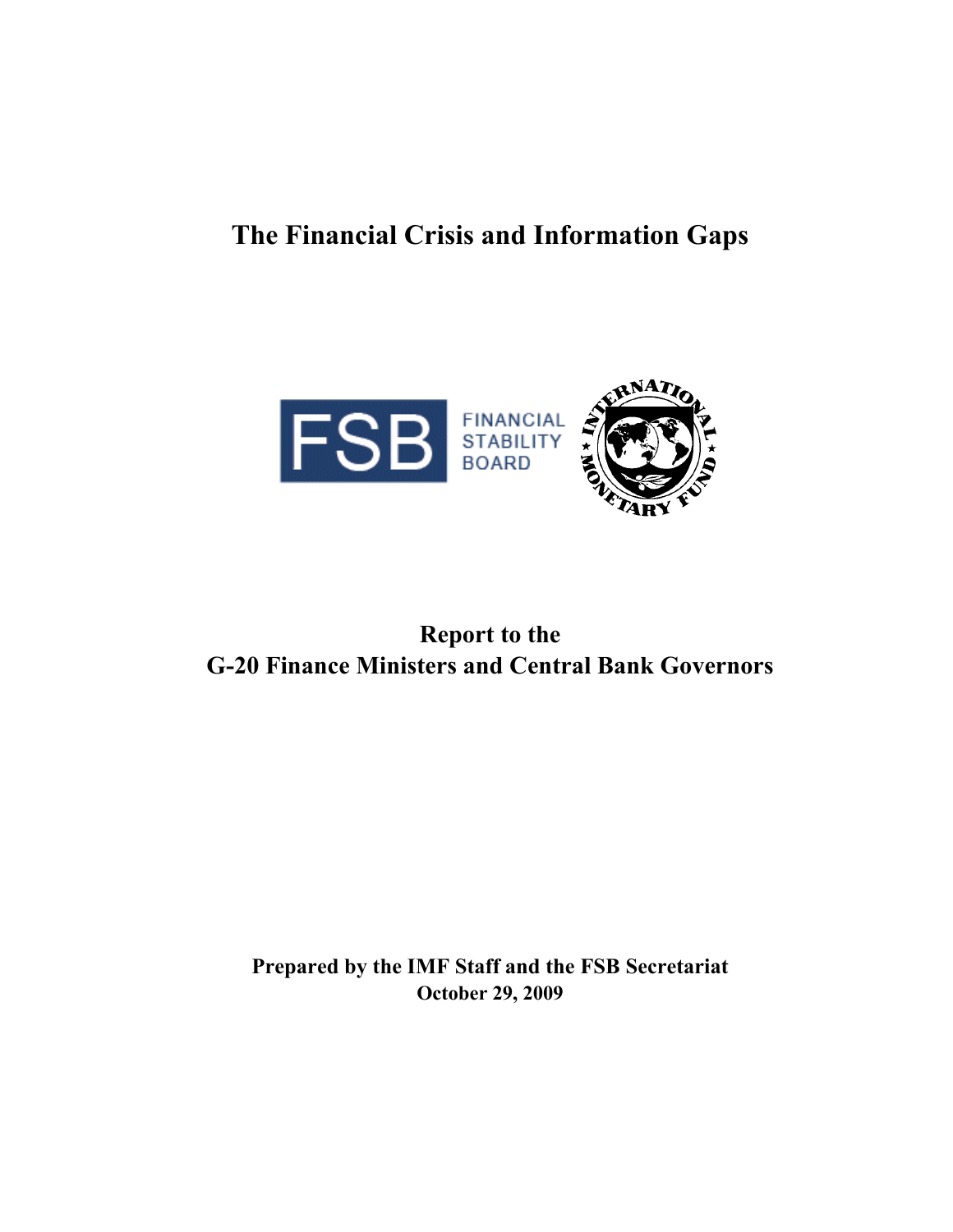| International Banking Statistics (IBS) and the Coordinated Portfolio |  |
|----------------------------------------------------------------------|--|
|                                                                      |  |
|                                                                      |  |
| Cross-border Activities of Nonbank Financial Institutions (NBFIs)22  |  |
|                                                                      |  |
|                                                                      |  |
|                                                                      |  |
|                                                                      |  |
|                                                                      |  |

# **Contents**

# Page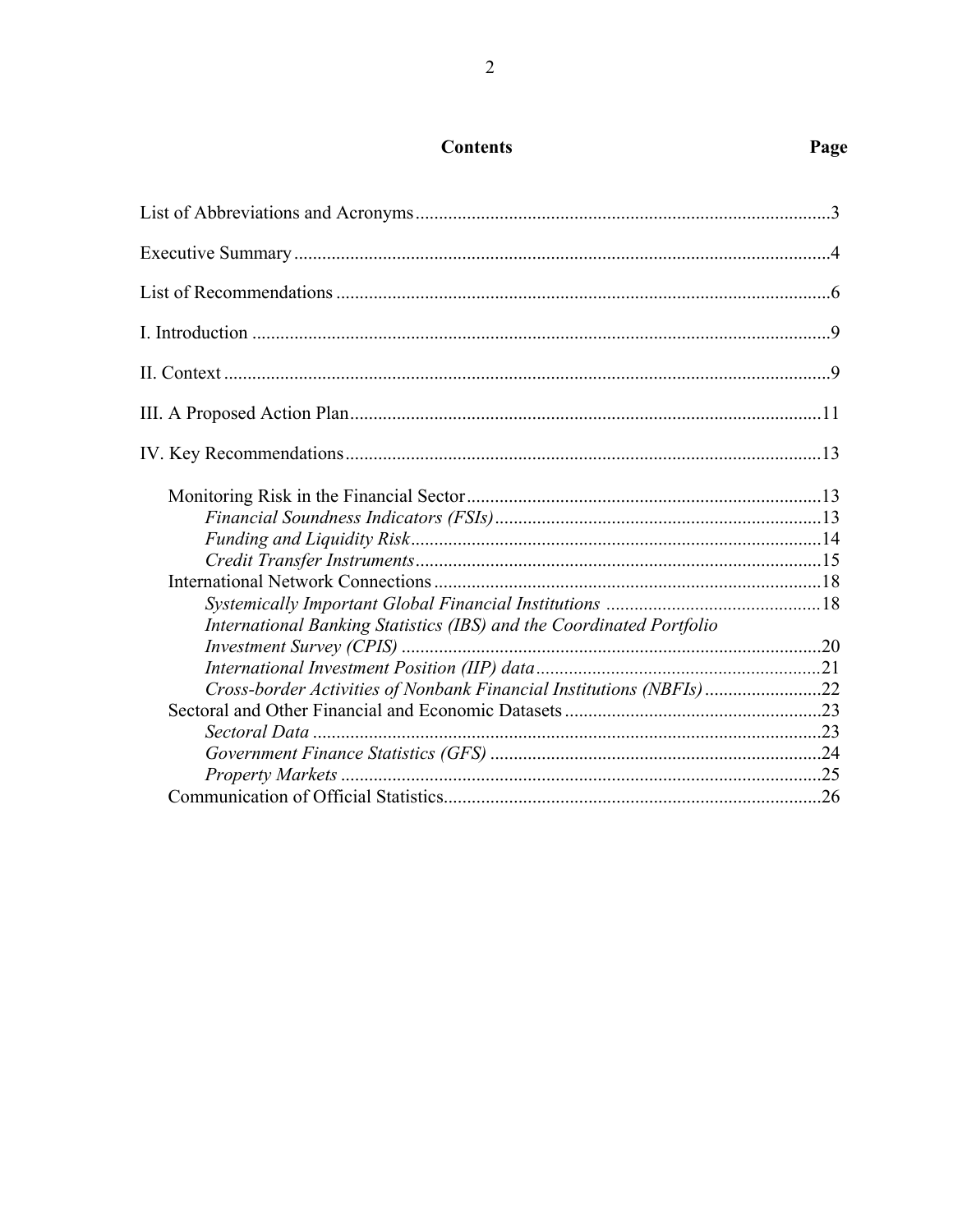<span id="page-2-0"></span>

| <b>BCBS</b>   | Basel Committee on Banking Supervision                            |
|---------------|-------------------------------------------------------------------|
| <b>BIS</b>    | <b>Bank for International Settlements</b>                         |
| <b>BOPCOM</b> | IMF Committee on Balance of Payments Statistics                   |
| <b>BSA</b>    | <b>Balance Sheet Approach</b>                                     |
| BPM6          | Balance of Payments and International Investment Position Manual, |
|               | sixth edition                                                     |
| <b>CDS</b>    | <b>Credit Default Swaps</b>                                       |
| <b>CGFS</b>   | Committee on the Global Financial System                          |
| <b>CPIS</b>   | Coordinated Portfolio Investment Survey                           |
| <b>DTCC</b>   | Depository Trust and Clearing Corporation                         |
| <b>ECB</b>    | European Central Bank                                             |
| <b>ESF</b>    | <b>European Securitization Forum</b>                              |
| Eurostat      | Statistical Office of the European Communities                    |
| FASB          | <b>Financial Accounting Standards Board</b>                       |
| <b>FSB</b>    | <b>Financial Stability Board</b>                                  |
| <b>FSF</b>    | <b>Financial Stability Forum</b>                                  |
| FSI           | <b>Financial Soundness Indicators</b>                             |
| <b>FVCs</b>   | <b>Financial Vehicle Corporations</b>                             |
| $G-20$        | The Group of Twenty                                               |
| $G-22$        | The Group of Twenty Two                                           |
| <b>GFS</b>    | <b>Government Finance Statistics</b>                              |
| <b>IASB</b>   | <b>International Accounting Standards Board</b>                   |
| <b>IAG</b>    | Interagency Group on Economic and Financial Statistics            |
| <b>IBS</b>    | <b>International Banking Statistics</b>                           |
| $\mathbf{H}$  | <b>International Investment Position</b>                          |
| <b>ILO</b>    | International Labor Organization                                  |
| <b>IMF</b>    | <b>International Monetary Fund</b>                                |
| <b>IMFC</b>   | <b>International Monetary and Financial Committee</b>             |
| <b>IOSCO</b>  | International Organization of Securities Commissions              |
| <b>ISWGNA</b> | Inter-Secretariat Working Group on National Accounts              |
| <b>NBFIs</b>  | Nonbank Financial Institutions                                    |
| <b>OECD</b>   | Organisation for Economic Co-operation and Development            |
| <b>OFC</b>    | <b>Offshore Financial Centers</b>                                 |
| <b>OTC</b>    | Over-the-Counter                                                  |
| PGI           | Principal Global Indicators                                       |
| <b>SDDS</b>   | <b>Special Data Dissemination Standard</b>                        |
| <b>SIFMA</b>  | Securities Industry and Financial Markets Association             |
| <b>SNA</b>    | <b>System of National Accounts</b>                                |
| <b>TFFS</b>   | Inter-Agency Task Force on Finance Statistics                     |
| <b>UN</b>     | <b>United Nations</b>                                             |
| <b>UNECE</b>  | United Nations Economic Commission for Europe                     |
| <b>ISWGNA</b> | Inter-Secretariat Working Group on National Accounts              |
| <b>WGSD</b>   | <b>Working Group on Securities Databases</b>                      |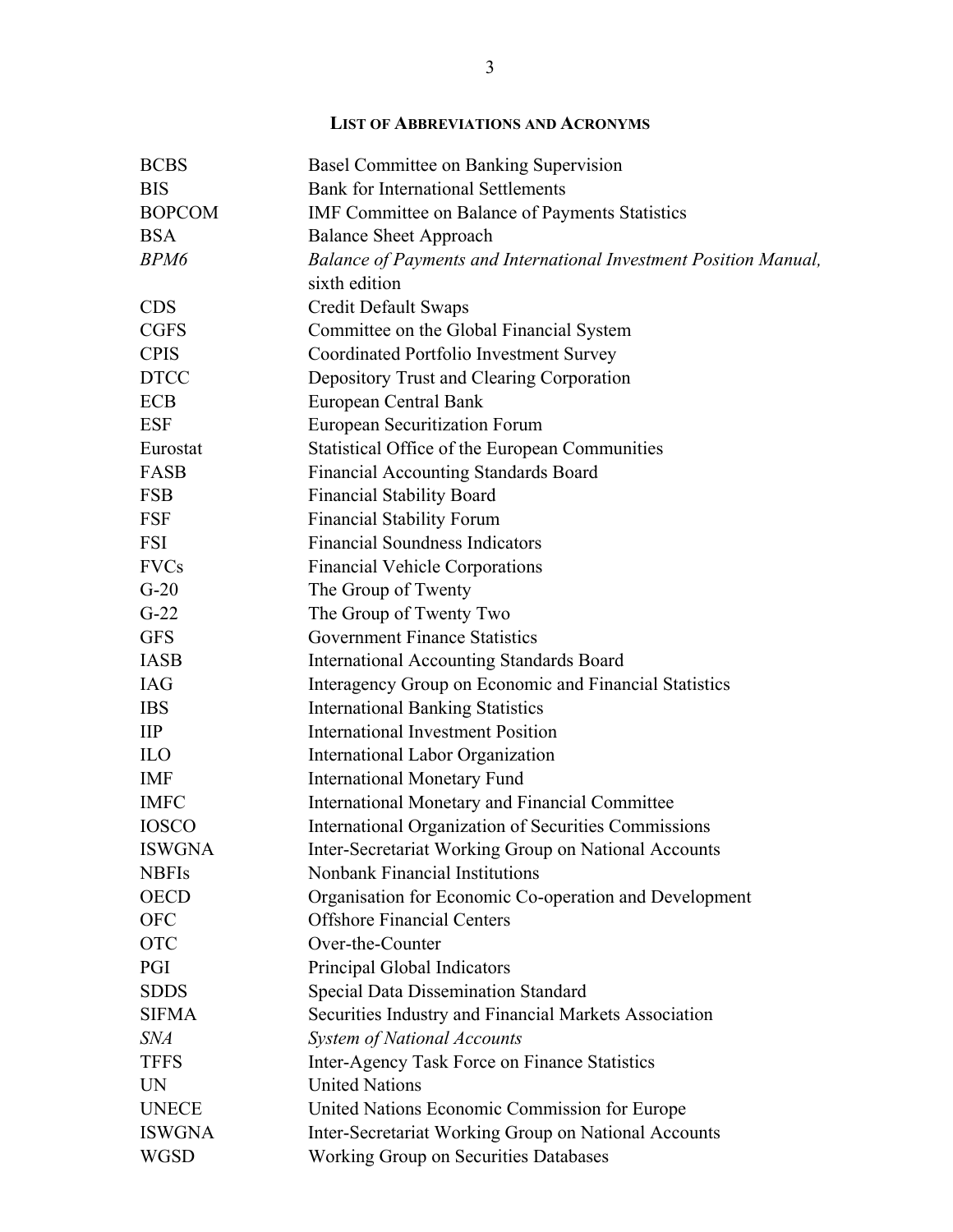#### **EXECUTIVE SUMMARY**

<span id="page-3-0"></span>In April 2009, the Group of Twenty (G-20) Finance Ministers and Central Bank Governors Working Group on Reinforcing International Co-operation and Promoting Integrity in Financial Markets called on the International Monetary Fund (IMF) and the Financial Stability Board (FSB) to explore information gaps and provide appropriate proposals for strengthening data collection and report back to the Finance Ministers and Central Bank Governors. This call was endorsed by the IMF's International Monetary and Financial Committee (IMFC).

Data gaps are an inevitable consequence of the ongoing development of markets and institutions. As has been true of previous international financial crises, these gaps are highlighted when a lack of timely, accurate information hinders the ability of policy makers and market participants to develop effective responses. Indeed, the recent crisis has reaffirmed an old lesson—good data and good analysis are the lifeblood of effective surveillance and policy responses at both the national and international levels.

Following widespread consultation with official users of economic and financial data in G-20 countries and at other international institutions, particularly those responsible for financial stability analysis, a broad consensus has emerged over the information gaps that need to be filled. From this, the following key recommendations are made:

# *Better capture the build-up of risk in the financial sector*

- Strengthen the international reporting of indicators of current financial health and soundness of financial institutions (so-called Financial Soundness Indicators), especially by expanding the number of reporting countries;
- Develop measures of aggregate leverage and maturity mismatches in the financial system; and
- Improve coverage of risk transfer instruments, including data on the credit default swap markets.

# *Improve data on international financial network connections:*

- Enhance information on the financial linkages of systemically important global financial institutions; and
- Strengthen data gathering initiatives on cross-border banking flows, investment positions, and exposures, in particular, to identify activities of nonbank financial institutions.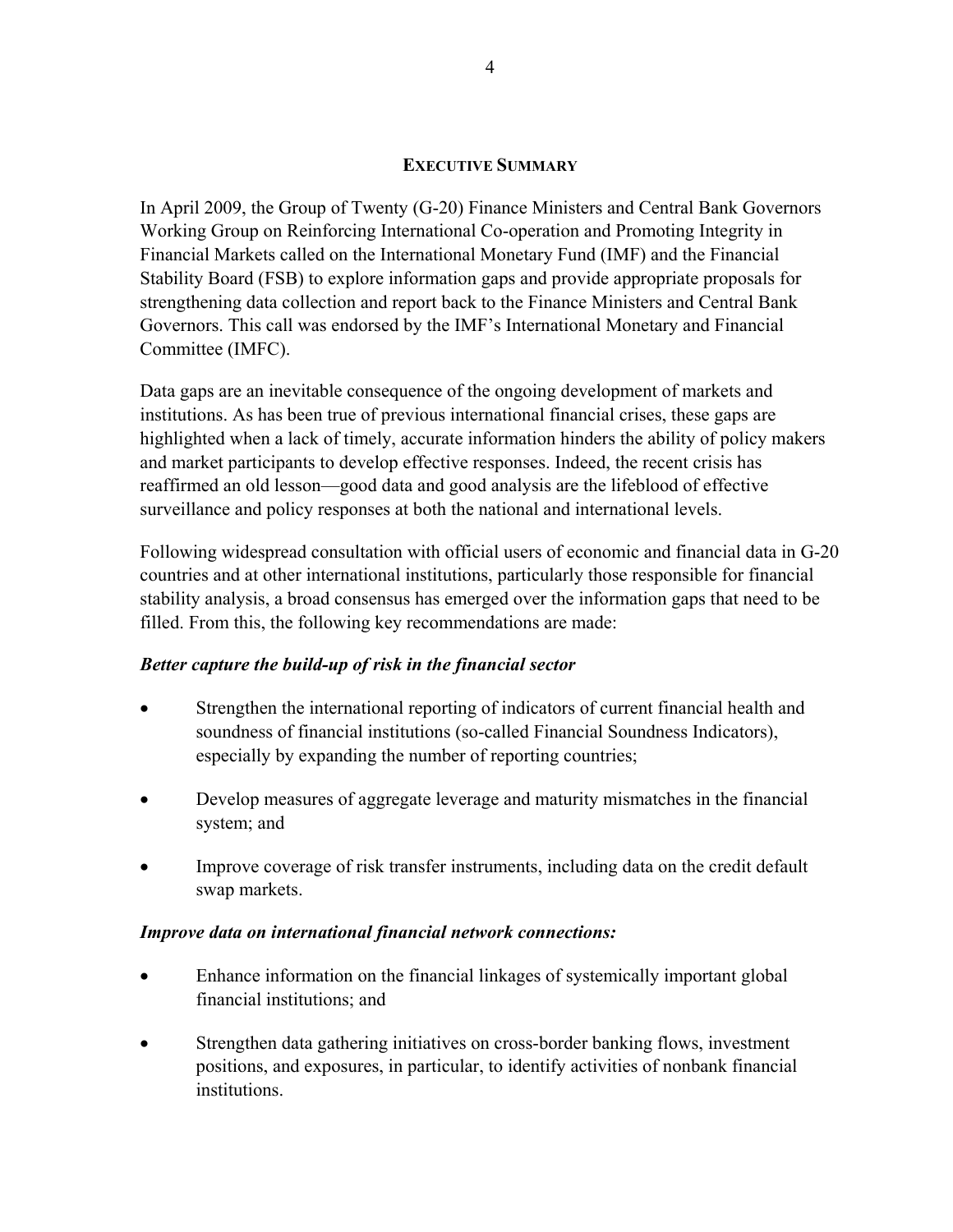#### *Monitor the vulnerability of domestic economies to shocks:*

- Strengthen the sectoral coverage of national balance sheet and flow of funds data;
- Promote timely and cross-country standardized and comparable government finance statistics; and
- Work to disseminate more comparable data on real estate prices.

#### *Communication of official statistics*

 There is also a need to improve the communication of official statistics, as in some instances users were not fully aware of the available data series to address critical policy issues.

The full list of recommendations is set out ahead.

Some of the identified gaps can be—and indeed are being—closed by strengthening existing initiatives. Others will entail new initiatives and additional data collection from the private sector. Implementation of some of the recommendations raises confidentiality issues that would need to be addressed. The legal framework for data collection might need to be strengthened in some countries.

Expanded data collection entails costs. Staffs of the FSB and the IMF will initiate consultations with relevant national and international bodies, and the private sector where appropriate, including on the costs of addressing the identified gaps, and propose to report back to the G-20 Finance Ministers and Central Bank Governors by June 2010 on the actions taken by that date together with a concrete plan and timetable for implementing each of the outstanding recommendations.

New institutional structures through which the program can be guided and carried out have been recently established by statisticians, financial stability experts, and regulators. These structures will play an important role in coordinating implementation, leveraging resources, and minimizing costs. A key lesson for the future is the importance of ensuring that statistical information collection remains adaptable in response to rapid changes in financial markets.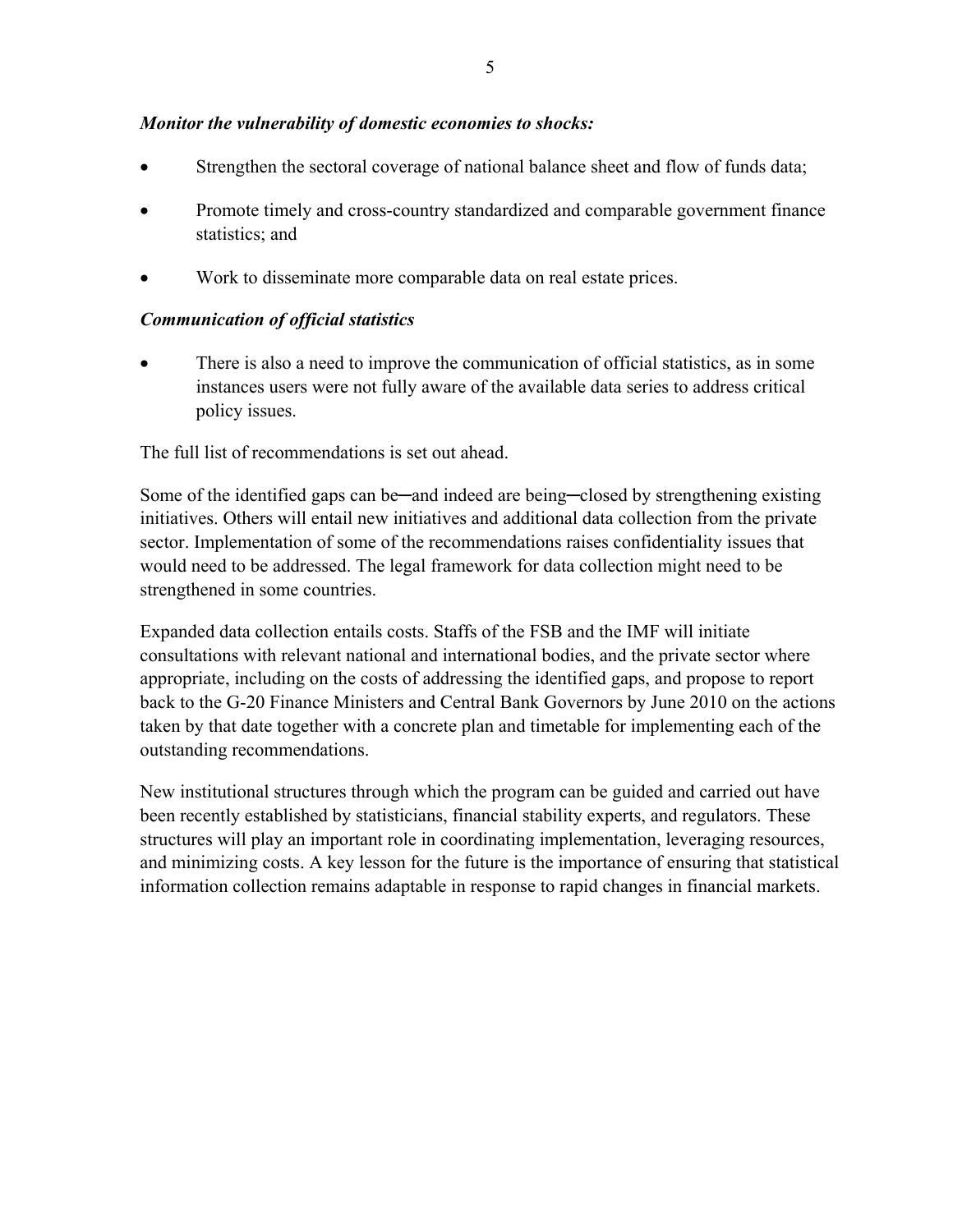# **LIST OF RECOMMENDATIONS**

<span id="page-5-0"></span>

| Recommendation                                 |                                                                                                                                                                                                                                                                                                                                                                                                                                                                   |  |  |  |
|------------------------------------------------|-------------------------------------------------------------------------------------------------------------------------------------------------------------------------------------------------------------------------------------------------------------------------------------------------------------------------------------------------------------------------------------------------------------------------------------------------------------------|--|--|--|
| 1.                                             | Staffs of FSB and the IMF report back to G20 Finance Ministers and Central Bank<br>Governors by June 2010 on progress, with a concrete plan of action, including a timetable, to<br>address each of the outstanding recommendations. Thereafter, staffs of FSB and IMF to<br>provide updates on progress once a year. Financial stability experts, statisticians, and<br>supervisors should work together to ensure that the program is successfully implemented. |  |  |  |
| <b>Monitoring Risk in the Financial Sector</b> |                                                                                                                                                                                                                                                                                                                                                                                                                                                                   |  |  |  |
| 2.                                             | The IMF to work on increasing the number of countries disseminating Financial Soundness<br>Indicators (FSIs), including expanding country coverage to encompass all G-20 members,<br>and on other improvements to the FSI website, including preferably quarterly reporting. FSI<br>list to be reviewed.                                                                                                                                                          |  |  |  |
| 3.                                             | In consultation with national authorities, and drawing on the Financial Soundness Indicators<br>Compilation Guide, the IMF to investigate, develop, and encourage implementation of<br>standard measures that can provide information on tail risks, concentrations, variations in<br>distributions, and the volatility of indicators over time.                                                                                                                  |  |  |  |
| 4.                                             | Further investigation of the measures of system-wide macroprudential risk to be undertaken<br>by the international community. As a first step, the BIS and the IMF should complete their<br>work on developing measures of aggregate leverage and maturity mismatches in the<br>financial system, drawing on inputs from the Committee on the Global Financial System<br>(CGFS) and the Basel Committee on Banking Supervision (BCBS).                            |  |  |  |
| 5.                                             | The CGFS and the BIS to undertake further work in close cooperation with central banks<br>and regulators on the coverage of statistics on the credit default swap markets for the<br>purpose of improving understanding of risk transfers within this market.                                                                                                                                                                                                     |  |  |  |
| 6.                                             | Securities market regulators working through IOSCO to further investigate the disclosure<br>requirements for complex structured products, including public disclosure requirements for<br>financial reporting purposes, and make recommendations for additional improvements if<br>necessary, taking account of work by supervisors and other relevant bodies.                                                                                                    |  |  |  |
| 7.                                             | Central banks and, where relevant, statistical offices, particularly those of the G-20<br>economies, to participate in the BIS data collection on securities and contribute to the further<br>development of the BIS-ECB-IMF Handbook on Securities Statistics (Handbook). The<br>Working Group on Securities Databases to develop and implement a communications<br>strategy for the Handbook.                                                                   |  |  |  |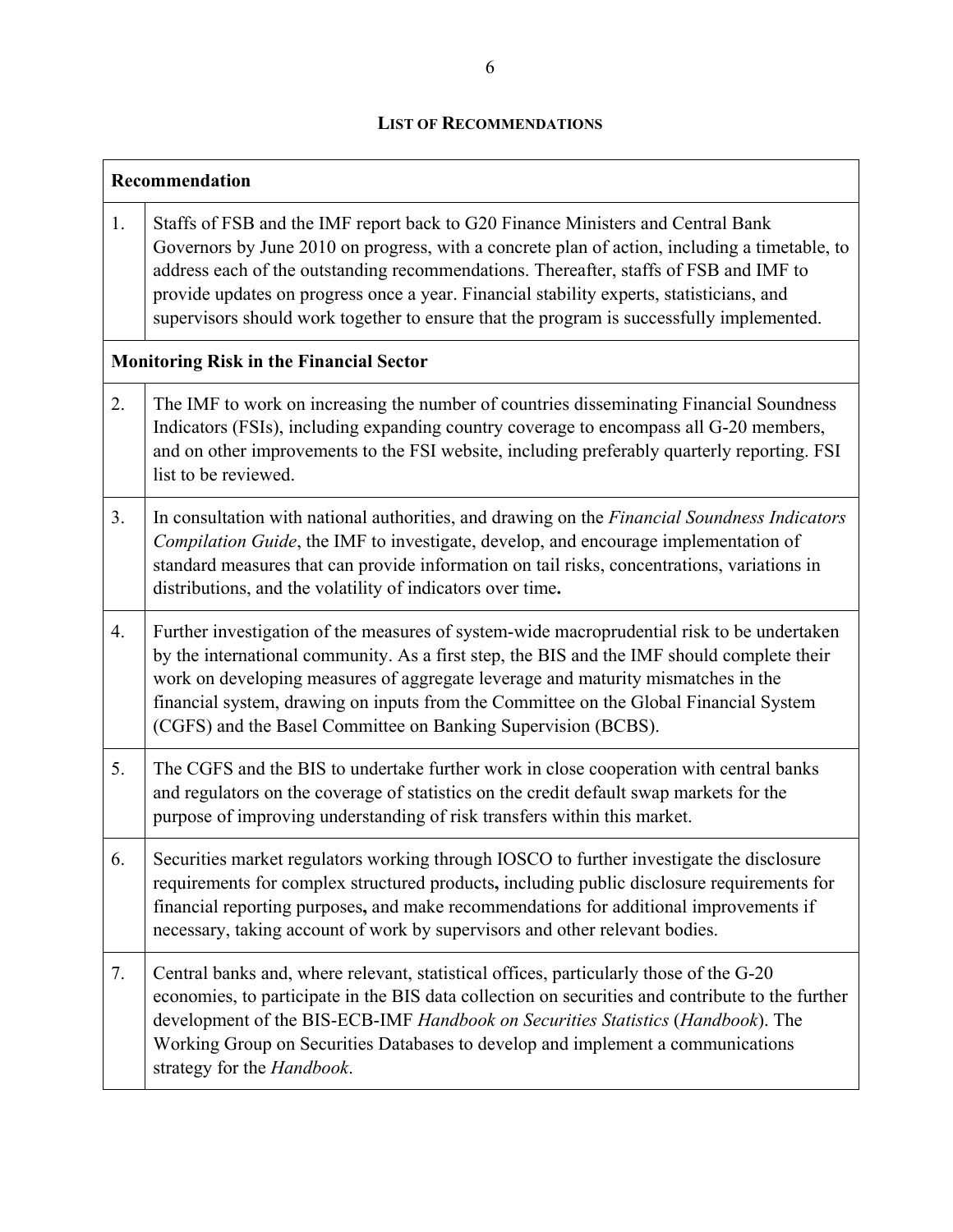| <b>International Network Connections</b> |                                                                                                                                                                                                                                                                                                                                                                                                                                                                                                                                                                                                                                                                                   |  |
|------------------------------------------|-----------------------------------------------------------------------------------------------------------------------------------------------------------------------------------------------------------------------------------------------------------------------------------------------------------------------------------------------------------------------------------------------------------------------------------------------------------------------------------------------------------------------------------------------------------------------------------------------------------------------------------------------------------------------------------|--|
| 8.                                       | The FSB to investigate the possibility of improved collection and sharing of information on<br>linkages between individual financial institutions, including through supervisory college<br>arrangements and the information exchange being considered for crisis management<br>planning. This work must take due account of the important confidentiality and legal issues<br>that are raised, and existing information sharing arrangements among supervisors.                                                                                                                                                                                                                  |  |
| 9.                                       | The FSB, in close consultation with the IMF, to convene relevant central banks, national<br>supervisors, and other international financial institutions, to develop by end 2010 a common<br>draft template for systemically important global financial institutions for the purpose of<br>better understanding the exposures of these institutions to different financial sectors and<br>national markets. This work should be undertaken in concert with related work on the<br>systemic importance of financial institutions. Widespread consultation would be needed, and<br>due account taken of confidentiality rules, before any reporting framework can be<br>implemented. |  |
| 10.                                      | All G-20 economies are encouraged to participate in the IMF's Coordinated Portfolio<br>Investment Survey (CPIS) and in the BIS's International Banking Statistics (IBS). The IMF<br>and the BIS are encouraged to continue their work to improve the coverage of significant<br>financial centers in the CPIS and IBS, respectively.                                                                                                                                                                                                                                                                                                                                              |  |
| 11.                                      | The BIS and the CGFS to consider, amongst other improvements, the separate identification<br>of nonbank financial institutions in the consolidated banking data, as well as information<br>required to track funding patterns in the international financial system. The IMF, in<br>consultation with the IMF's Committee on Balance of Payments Statistics, to strive to<br>enhance the frequency and timeliness of the CPIS data, and consider other possible<br>enhancements, such as the institutional sector of the foreign debtor.                                                                                                                                          |  |
| 12.                                      | The IMF to continue to work with countries to increase the number of International<br>Investment Position (IIP) reporting countries, as well as the quarterly reporting of IIP data.<br>The Balance of Payments and International Investment Position Manual, sixth edition<br>(BPM6) enhancements to the IIP should be adopted by G-20 economies as soon as feasible.                                                                                                                                                                                                                                                                                                            |  |
| 13.                                      | The Interagency Group on Economic and Financial Statistics (IAG) to investigate the issue<br>of monitoring and measuring cross-border, including foreign exchange derivative, exposures<br>of nonfinancial, and financial, corporations with the intention of promoting reporting<br>guidance and the dissemination of data.                                                                                                                                                                                                                                                                                                                                                      |  |
| 14.                                      | The IAG, consulting with the FSB, to revisit the recommendation of the G-22 to examine the<br>feasibility of developing a standardized template covering the international exposures of<br>large nonbank financial institutions, drawing on the experience with the BIS's IBS data,<br>other existing and prospective data sources, and consulting with relevant stakeholders.                                                                                                                                                                                                                                                                                                    |  |

٦

Г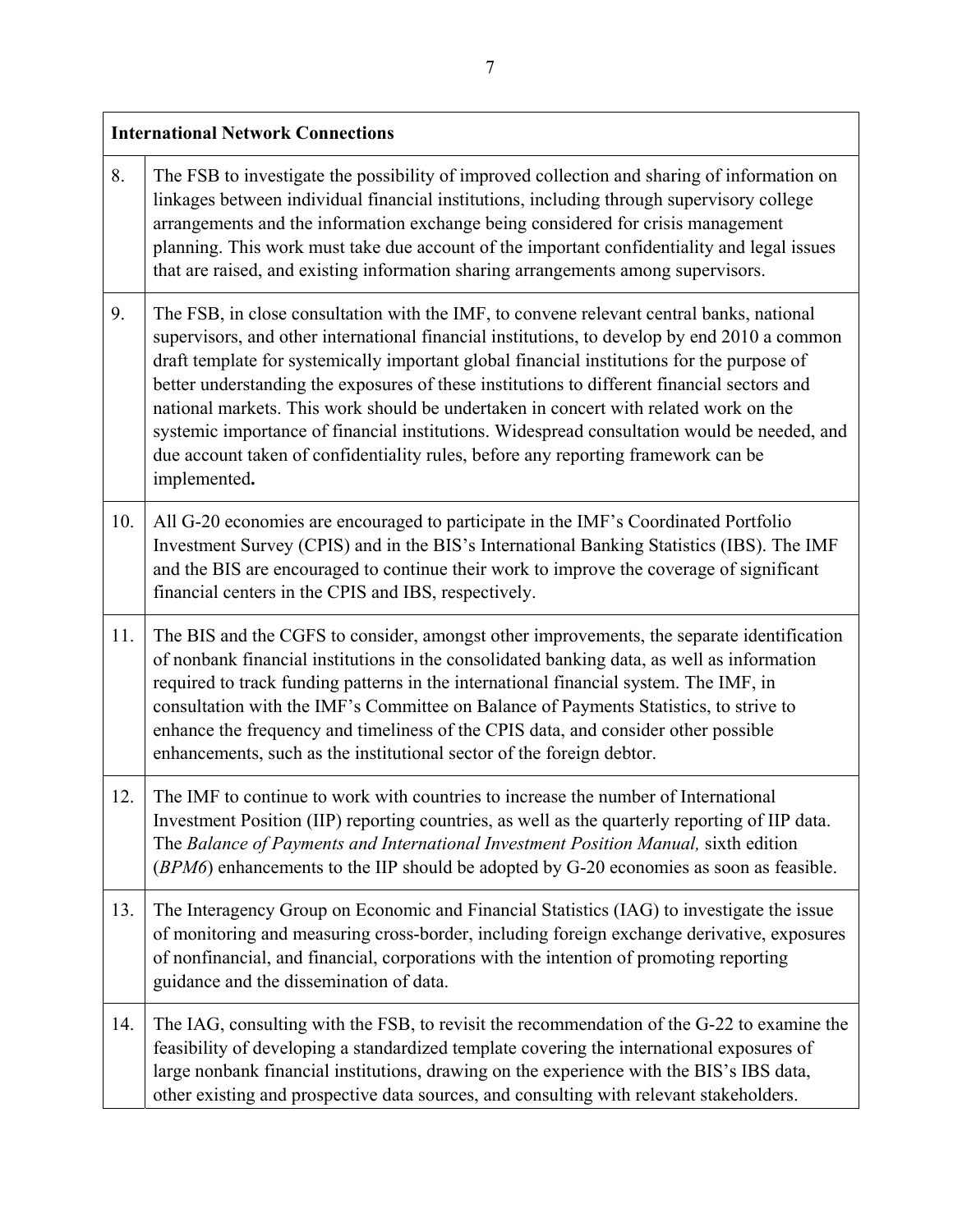| <b>Sectoral and Other Financial and Economic Datasets</b> |                                                                                                                                                                                                                                                                                                                                                                                                                                                                                                                                                                                                                                                  |  |
|-----------------------------------------------------------|--------------------------------------------------------------------------------------------------------------------------------------------------------------------------------------------------------------------------------------------------------------------------------------------------------------------------------------------------------------------------------------------------------------------------------------------------------------------------------------------------------------------------------------------------------------------------------------------------------------------------------------------------|--|
| 15.                                                       | The IAG, which includes all agencies represented in the Inter-Secretariat Working Group on<br>National Accounts, to develop a strategy to promote the compilation and dissemination of<br>the balance sheet approach (BSA), flow of funds, and sectoral data more generally, starting<br>with the G-20 economies. Data on nonbank financial institutions should be a particular<br>priority. The experience of the ECB and Eurostat within Europe and the OECD should be<br>drawn upon. In the medium term, including more sectoral balance sheet data in the data<br>categories of the Special Data Dissemination Standard could be considered. |  |
| 16.                                                       | As the recommended improvements to data sources and categories are implemented,<br>statistical experts to seek to compile distributional information (such as ranges and quartile<br>information) alongside aggregate figures, wherever this is relevant. The IAG is encouraged<br>to promote production and dissemination of these data in a frequent and timely manner. The<br>OECD is encouraged to continue in its efforts to link national accounts data with<br>distributional information.                                                                                                                                                |  |
| 17.                                                       | The IMF to promote timely and cross-country standardized and comparable government<br>finance data based on the accepted international standard, the Government Finance Statistics<br>Manual 2001.                                                                                                                                                                                                                                                                                                                                                                                                                                               |  |
| 18.                                                       | The World Bank, in coordination with the IMF, and consulting with the Inter-Agency Task<br>Force on Finance Statistics, to launch the public sector debt database in 2010.                                                                                                                                                                                                                                                                                                                                                                                                                                                                       |  |
| 19.                                                       | The Inter-Secretariat Working Group on Price Statistics to complete the planned handbook<br>on real estate price indices. The BIS and member central banks to investigate dissemination<br>on the BIS website of publicly available data on real estate prices. The IAG to consider<br>including real estate prices (residential and commercial) in the Principal Global Indicators<br>(PGI) website.                                                                                                                                                                                                                                            |  |
| <b>Communication of Official Statistics</b>               |                                                                                                                                                                                                                                                                                                                                                                                                                                                                                                                                                                                                                                                  |  |
| 20.                                                       | The G-20 economies to support enhancement of the Principal Global Indicators website, and<br>close the gaps in the availability of their national data. The IAG should consider making<br>longer runs of historical data available.                                                                                                                                                                                                                                                                                                                                                                                                              |  |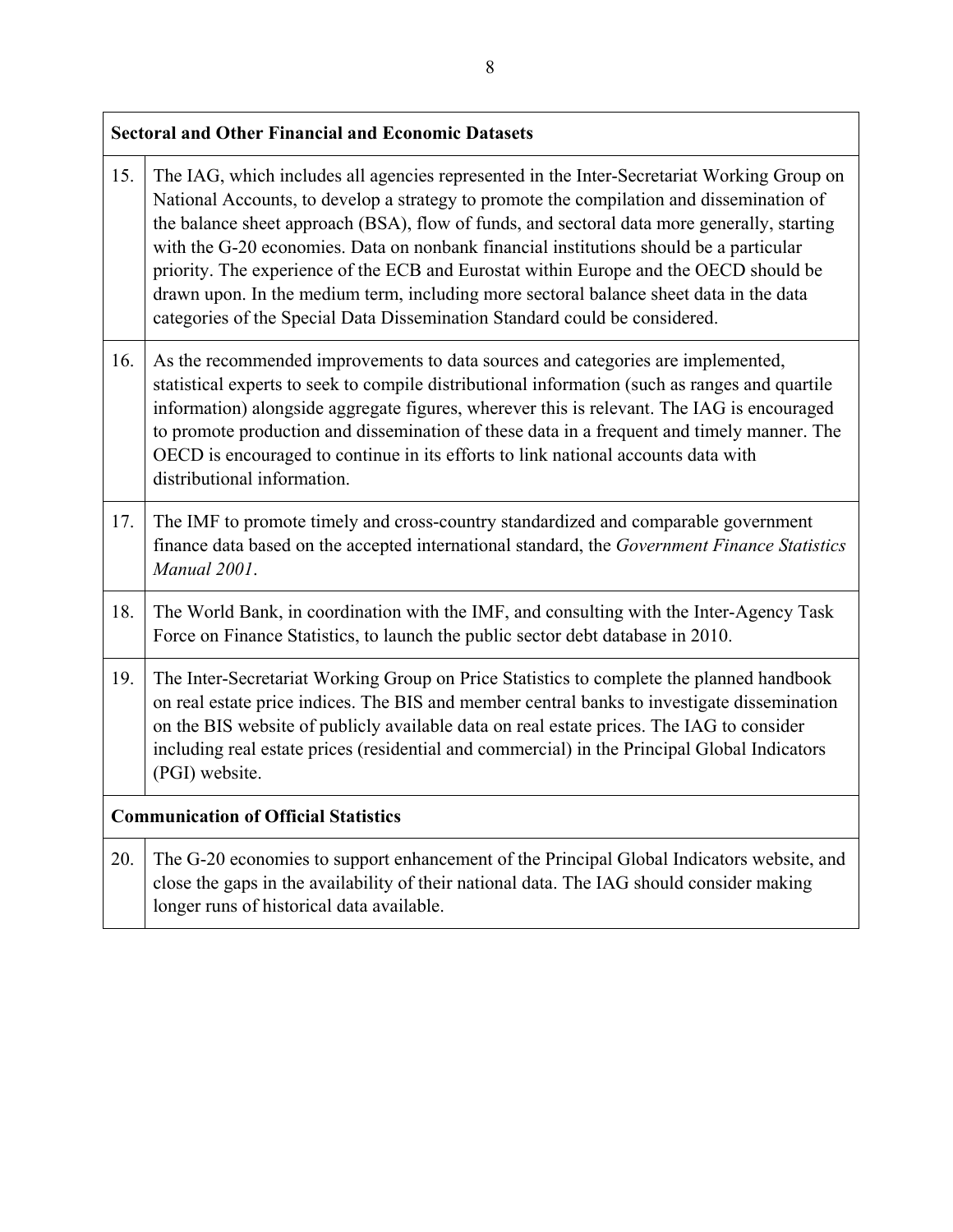# **THE FINANCIAL CRISIS AND INFORMATION GAPS**

#### **I. INTRODUCTION**

<span id="page-8-0"></span>1. The experience of the financial crisis led to a call by the Group of Twenty (G-20) Finance Ministers and Central Bank Governors Working Group #2 (Reinforcing International Co-operation and Promoting Integrity in Financial Markets) for the IMF and the Financial Stability Forum (FSF), the predecessor of the FSB, "to explore gaps and provide appropriate proposals for strengthening data collection before the next meeting of the G-20 Finance Ministers and Central Bank Governors." This recommendation was endorsed by the IMF's IMFC at its Spring Meetings in April 2009.

2. The report identifies the main financial and economic information gaps and presents recommendations for closing them. In preparing the draft report, the staffs of the FSB and the IMF have consulted widely, including by organizing a users' conference in July 2009. The papers and presentations, and the summary of key points made at this conference, are available at [www.imf.org/external/np/seminars/eng/2009/usersconf/index.htm.](http://www.imf.org/external/np/seminars/eng/2009/usersconf/index.htm) While there are differences in emphasis, there has been a broad consensus over where the gaps lie. The report translates the broad consensus into recommendations for improvements. Turning the recommendations into a concrete action plan is the next step that needs to be taken.

#### **II. CONTEXT**

<span id="page-8-1"></span>3. *The integration of economies and markets, as evidenced by the financial crisis spreading worldwide, highlights the critical importance of relevant statistics that are timely and internally consistent as well as comparable across countries.* The international community has made a great deal of progress in recent years in developing a methodologically consistent economic and financial statistics system covering traditional datasets, and in developing and implementing data transparency initiatives. Within macroeconomic (real sector, external sector, monetary and financial, and government finance) statistics, the *System of National Accounts (SNA)* is the central organizing framework. For macro-prudential statistics, an analogous framework is not yet in place, but there is on-going progress in developing a consensus among data users on key concepts and indicators, including in relation to the *SNA*.

4. *While the financial crisis was not the result of a lack of proper economic and financial statistics, it exposed a significant lack of information as well as data gaps on key financial sector vulnerabilities relevant for financial stability analysis.* Some of these gaps affected the dynamics of the crisis, as markets and policy makers were caught unprepared by events in areas poorly covered by existing information sources, such as those arising from exposures taken through complex instruments and off-balance sheet entities, and from the cross-border linkages of financial institutions. Broadly, there is a need to address information gaps in three main areas that are inter-related.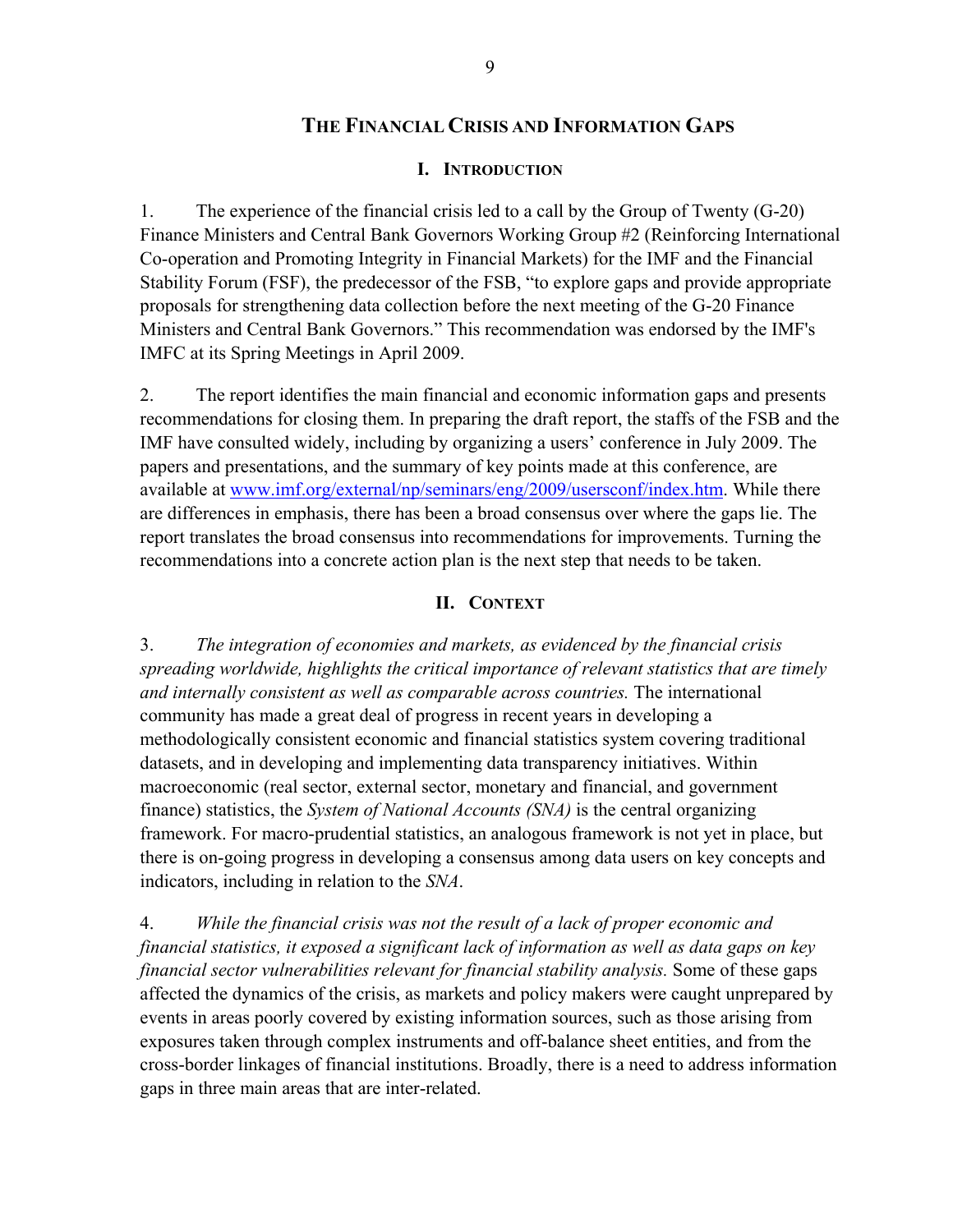- *The build-up of risk in the financial sector:* The crisis demonstrated both the difficulty of capturing, and the importance of, sound indicators of the degree and location of leverage or excessive risk-taking within the system, particularly as regards unregulated or lightly regulated institutions and instruments (the "shadow banking system") but also liquidity, credit and tail risks within the regulated sector. Related is the issue of a better understanding of where risks actually lie across institutions and markets given the growth of risk transfer instruments. Improved data are needed to construct many of these indicators and to make sure they are sufficiently timely and consistent. Information on "soft signals," such as on lending standards, was also lacking in some instances. In addition to the need to improve the compilation and dissemination of aggregate statistics or averages, the crisis has demonstrated that attention has to be paid to ranges and distributions within the aggregates.
- *Cross-border financial linkages:* There are important international financial network connections that have developed and are not captured by available information. For instance, the continued rapid growth of large financial institutions with a global reach has increased the importance of cross-border network links in national financial stability analysis, but information on these networks is lacking. Related is a lack of information on "crowded trades" whereby large financial institutions—banks and nonbanks—invested in the same asset class and/or funded themselves in markets where the supply of funding was subject to common directional risks.
- *Vulnerability of domestic economies to shocks:* Data availability to monitor the behavior and exposures of economic agents within the domestic economy needs strengthening. Such data are relevant to ascertaining (1) the vulnerabilities embedded in the balance sheet positions of financial institutions, governments, nonfinancial corporates, and the households sectors; (2) conditions in markets to which several of these sectors are exposed, such as the real estate markets; and, (3) the financial and real sector linkages within an economy.

5. *Indeed, the crisis also exposed fundamental weaknesses in the ability to integrate financial sector linkages into the macro-economic models that have guided policymaking for decades.* High quality analysis is needed to understand financial crises. Indeed, the crisis has reaffirmed an old lesson—good data and good analyses are the lifeblood of effective surveillance and policy responses both at national and international levels. Further work on enhancing data for financial stability will contribute to developing a more robust macroprudential policy and conceptual framework.

6. *Moreover, the crisis has demonstrated a need to improve the communication of official statistics and advance the interaction among the academic, policy and statistical communities. The need for timely data compilations and releases is another important lesson of the crisis* with some data that could have been useful in monitoring events during the crisis having only been available with a lengthy time lag. Examples include data on cross-border banking exposures and balance-sheet disclosures by large financial institutions.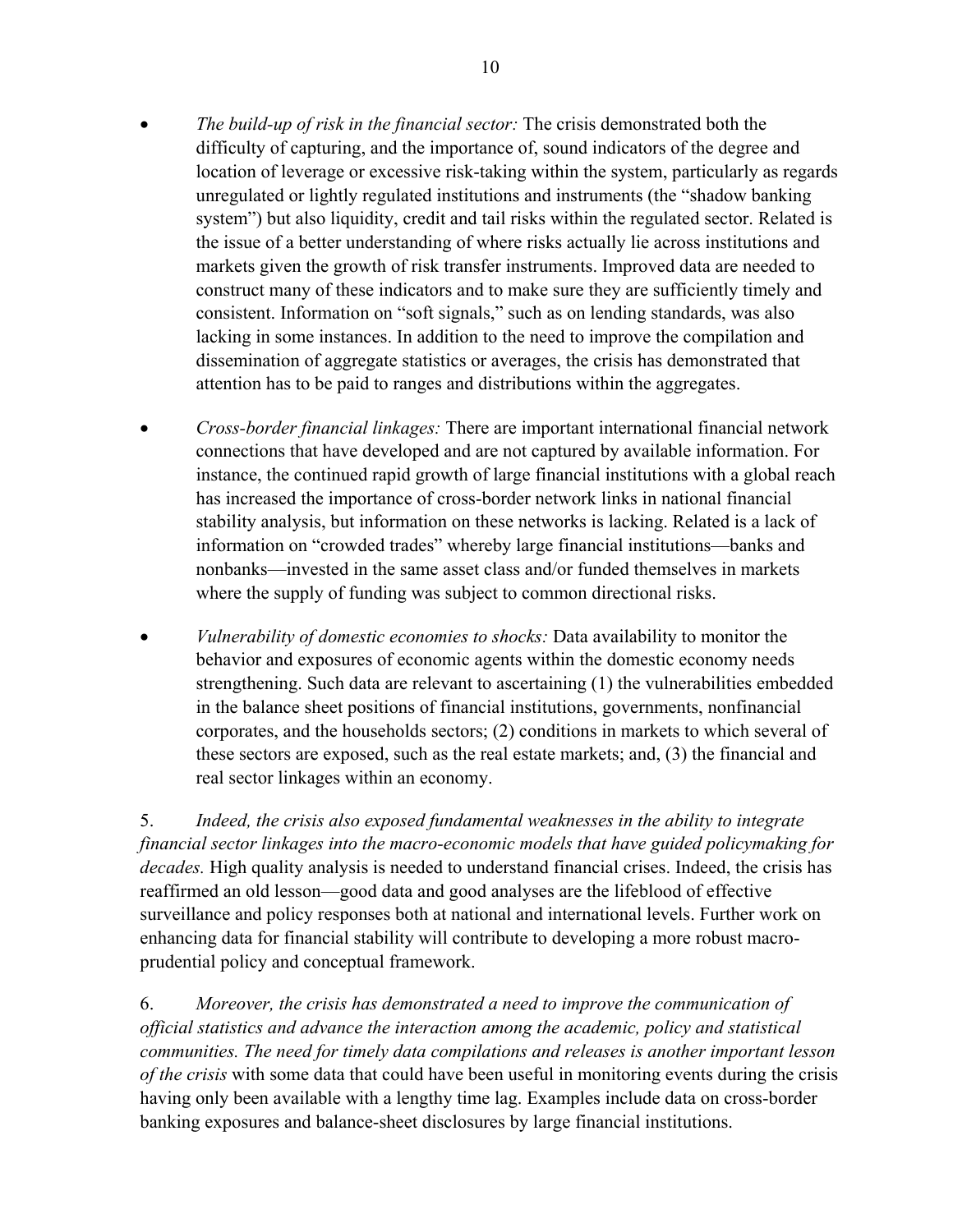7. *Further, for efforts to improve data coverage and address gaps to be effective and efficient, the work needs to be coordinated and existing resources leveraged to the maximum extent possible.* This requires action and cooperation from individual institutions, supervisors, industry groups, central banks, statistical agencies, and international institutions. Existing reporting frameworks should be used where possible. The legal framework for data collection might need to be strengthened in some countries. Also, there is a need to continue to use relevant data available in the private sector.

8. *There are potential resource implications arising from the work program, and it is recognized that addressing data gaps might be costly.* However, data gaps are an inevitable consequence of the ongoing development of markets and institutions. These gaps are highlighted, and significant costs incurred, when a lack of timely, accurate information hinders the ability of policy makers and market participants to develop effective policy responses.

# **III. A PROPOSED ACTION PLAN**

<span id="page-10-0"></span>9. *Experience demonstrates that closing information gaps typically involves a multiyear program, combined with a strong institutional framework to take the program forward, and sustained policy support*.

10. *The list of recommendations for such a work program is set out after the Executive Summary, above.* Staffs of the FSB and IMF will provide regular updates on progress in addressing these gaps, initially by June 2010. The first report will report on concrete plans of action and timetables for addressing the recommendations. The report will follow further consultations with relevant national and international bodies, and the private sector where appropriate, and take into account the potential costs of implementation. The text indicates those recommendations that build on existing initiatives and those that are new.

11. *The list of recommendations ahead represents a challenging program to implement.*  Those recommendations that strengthen existing initiatives can continue to move forward, albeit with a new sense of urgency, but for those that are new initiatives, a sense of relative priority is needed. Among the new initiatives the following appear to merit the highest priority based on the discussions held:

- Developing measures of aggregate leverage and maturity mismatches in the financial system;
- Enhancing information on the financial linkages of systemically important global financial institutions; and
- Identifying cross-border activities of nonbank financial institutions.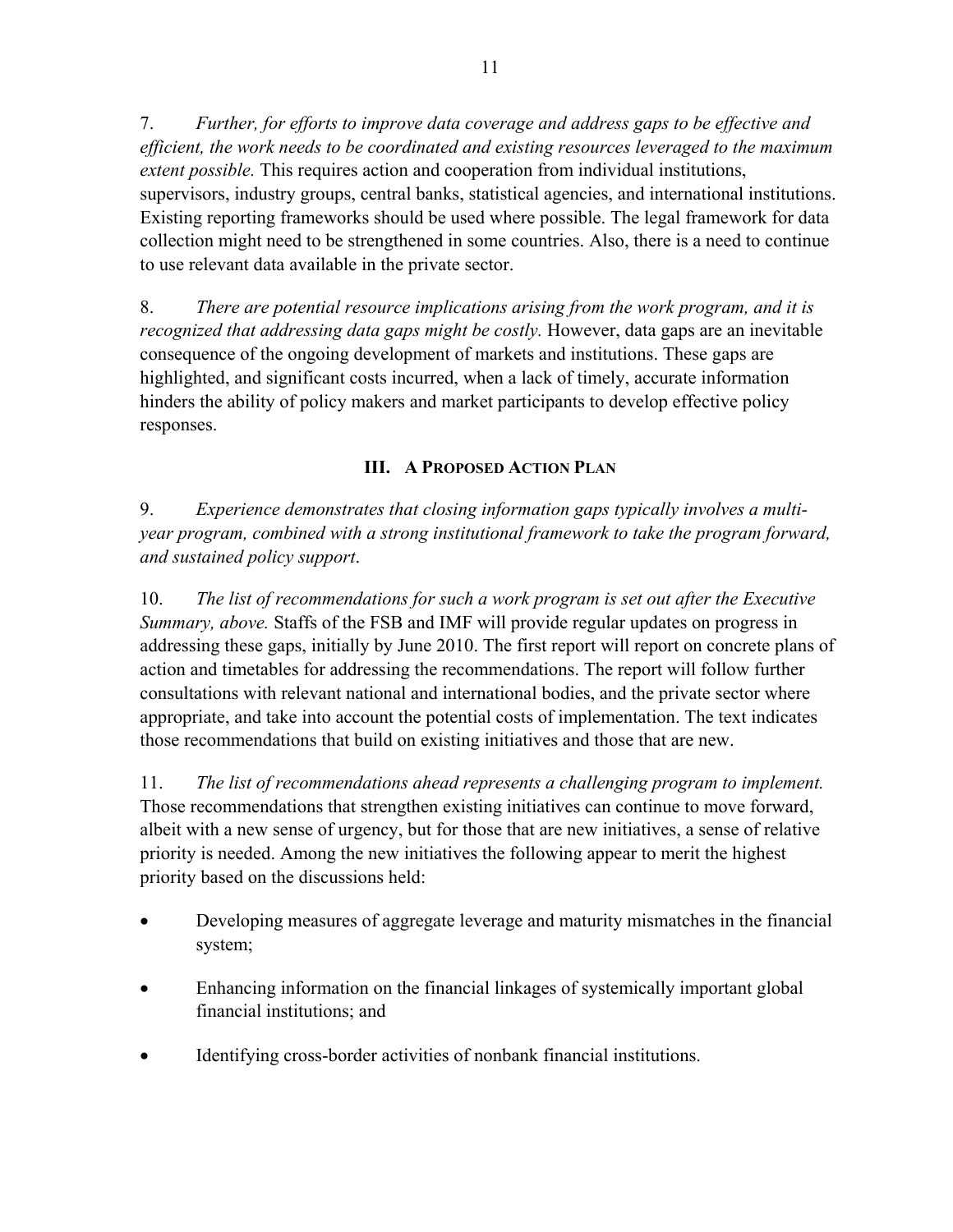12. *The institutional structures through which the program can be guided and carried out have been recently established, not least to help meet the needs of coordination, leverage resources, and minimize costs.* Some of the key structures are:

- *The staffs of the FSB and IMF have worked together to produce this report and can continue to work together on monitoring progress in the work program.*
- *The Interagency Group on Economic and Financial Statistics (IAG) was established at end-2008 to coordinate work on the improvement of economic and financial statistics (methodologies and data collection) among international agencies. Members of the IAG are the Bank for International Settlements (BIS), the European Central Bank (ECB), Eurostat, the IMF (chair), the OECD, the UN, and the World Bank.*
- *In June 2009, the FSB established the Standing Committee on Assessment of Vulnerabilities, to assess and monitor vulnerabilities in the global financial system, and the Standing Committee for Supervisory and Regulatory Cooperation to address coordination issues that arise among supervisors and regulators.*
- *The IMF, in cooperation with the FSB, in January 2009, established a Roundtable Forum for enhancing collaboration on Financial Stability Analysis (Roundtable Forum).*

13. A number of other long-standing institutional arrangements can also be used to carry out the work program, such as, but not limited to, the IMF Committee on Balance of Payments Statistics (BOPCOM), the Committee on the Global Financial System (CGFS)*,* the Inter-Secretariat Working Group on National Accounts (ISWGNA)*,* the Inter-Agency Task Force on Finance Statistics (TFFS), and the Working Group on Securities Databases (WGSD).

14. These institutional structures should be utilized to ensure that national agencies involved in collecting and using data participate in implementing the key recommendations set out ahead.

# **Recommendation # 1:**

**Staffs of FSB and IMF to report back to G20 Finance Ministers and Central Bank Governors by June 2010 on progress, with a concrete plan of action, including a timetable, to address each of the outstanding recommendations. Thereafter, staffs of FSB and IMF to provide updates on progress once a year. Financial stability experts, statisticians, and supervisors should work together to ensure that the program is successfully implemented.**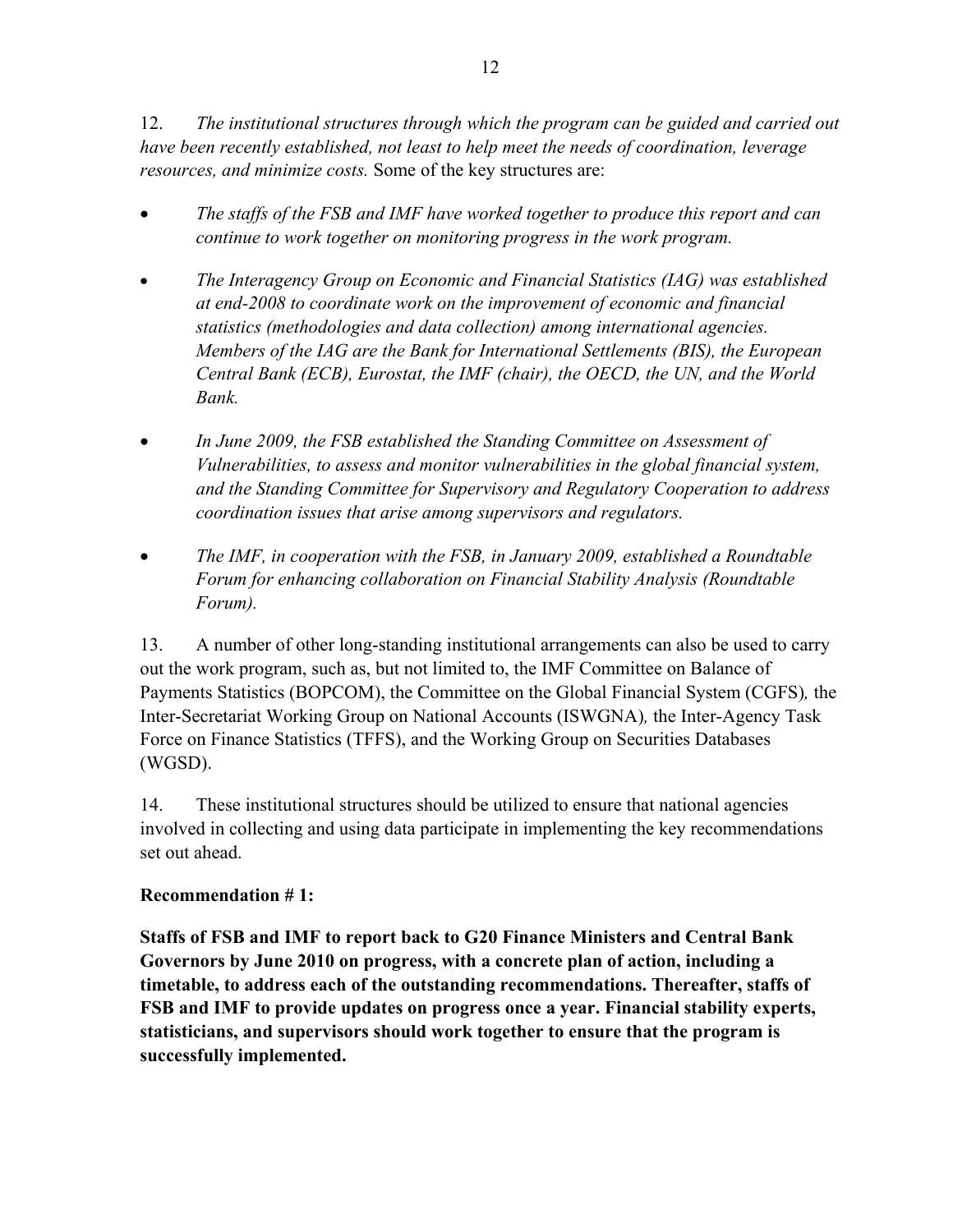#### **IV. KEY RECOMMENDATIONS**

<span id="page-12-0"></span>15. The recommendations proposed below are clustered under four headings: monitoring risk in the financial sector, international network connections; sectoral and other financial and economic datasets; and communication of official statistics.

#### <span id="page-12-1"></span>**Monitoring Risk in the Financial Sector**

16. The crisis has revealed many gaps in data needed to monitor risk in the financial system. For example, there is an identified need to better identify, measure, and monitor, on an ongoing basis, the distribution of the risk embedded in structured credit products and credit risk transfer instruments. Some recommendations for measuring these positions are set out in this section. The related issue of "crowded trades" is covered in the next section.

17. In some instances, a consensus has yet to emerge on the specific data needs to monitor risk in the financial sector, and keeping up with financial innovations remains an important challenge. For instance, how to utilize financial and other asset price information in financial stability analysis and policymaking is still a subject of some debate. The Roundtable Forum intends to exchange information on how to identify vulnerabilities, including through "soft indicators" like lending standards and credit restrictions. In short, there is a need for continuing dialogue between the various international policy and analytical groups that are to monitor such developments, the relevant international statistical fora, national financial authorities and statistical agencies, and the various regulatory and industry groups that also publish information.

# <span id="page-12-2"></span>*Financial Soundness Indicators (FSIs)*

18. The IMF began work on FSIs following the experience of the financial crises of the 1990s. The intention was to provide indicators of the current financial health and soundness of financial institutions in a country, and of their corporate and household counterparts. FSIs are compiled more on a consolidated group approach than are the residence-based data of macro-economic datasets. Cross-country comparability of data is affected by differences in accounting standards, and so detailed metadata (information about data) are provided. Also, for a number of years, the OECD has been collecting and disseminating data on banks' profit statements and balance sheets in the OECD's annual *Bank Profitability Statistics*.

19. The regular dissemination of FSIs by the IMF started in July 2009 with 45 economies, of which 14 are members of the G-20. The IMF intends to broaden the FSI database focusing on increasing the number of reporters and the frequency of reporting. Quarterly frequency, in line with other major datasets, is preferred but practice varies; expanded country coverage is the highest priority. With the IMF Executive Board in December 2008 endorsing the proposal that financial indicators be included as encouraged categories in the Special Data Dissemination Standard (SDDS), work is in train on identifying an appropriate list of FSIs for inclusion in the SDDS.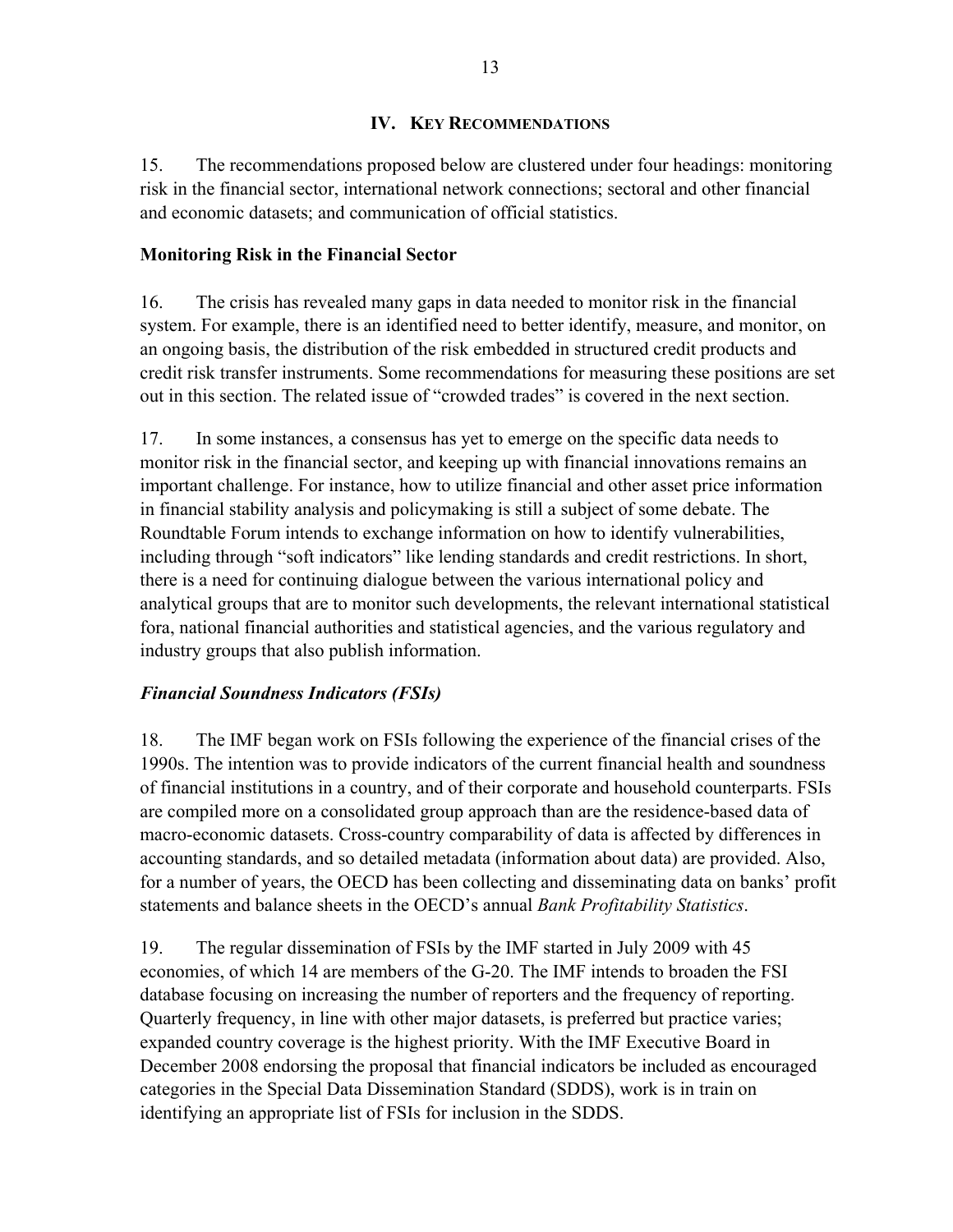20. Analysis has shown that some FSIs performed well at foreshadowing the present crisis, while others performed less well.<sup>[1](#page-13-1)</sup> However, not all FSIs are necessarily intended to be leading indicators of a crisis, as some, for example, indicate potential ability to withstand a crisis, or actual resilience during a crisis, and so could be considered concurrent rather than leading indicators. Against this background, the IMF is to look at refinements to the categorization of FSIs between core and encouraged indicators, as well as additions of new FSIs to the current list, drawing from the lessons of the current financial crisis. FSIs for nonbank financial institutions (NBFIs), $<sup>2</sup>$  $<sup>2</sup>$  $<sup>2</sup>$  covering various aspects of risks, are being</sup> considered.

# **Recommendation # 2:**

**The IMF to work on increasing the number of countries disseminating FSIs, including expanding country coverage to encompass all G-20 members, and on other improvements to the FSI website, including preferably quarterly reporting. FSI list to be reviewed.** 

21. While producing and disseminating aggregate data are a good first step to assessing financial soundness, it is recognized that tail risks, variations in the distributions within aggregates, and the volatility of indicators over time may contain important signs of emerging vulnerabilities. Indeed, as explained in the *Financial Soundness Indicators Guide*, stress-testing exercises involving tail risk scenarios can strengthen the analysis of FSIs.

# **Recommendation # 3:**

**In consultation with national authorities, and drawing on the** *Financial Soundness Indicators Compilation Guide***, the IMF to investigate, develop, and encourage implementation of standard measures that can provide information on tail risks, concentrations, variations in distributions, and the volatility of indicators over time.** 

# <span id="page-13-0"></span>*Funding and Liquidity Risk*

 $\overline{a}$ 

22. Developing measures of funding and liquidity risk linked to maturity transformation was recommended by the *Report of the FSF on Addressing Procyclicality in the Financial System* in April 2009. That report proposed that the BIS and the IMF make available to authorities information on leverage and on maturity mismatches on a system-wide level, drawing on research by the Basel Committee on Banking Supervision (BCBS) and the

<span id="page-13-1"></span><sup>1</sup> For instance, the Staff Position Note No. 2009/06, *Addressing Information Gaps* (Johnston, R. B., Effie Psalida, Phil De Imus, Jeanne Gobat, Mangal Goswami, Christian B. Mulder, Francisco F Vázquez.) provides an initial analysis of the usefulness of individual FSIs against the backdrop of the financial crisis.

<span id="page-13-2"></span> $2^2$  Known as "other financial corporations" in the international statistical manuals.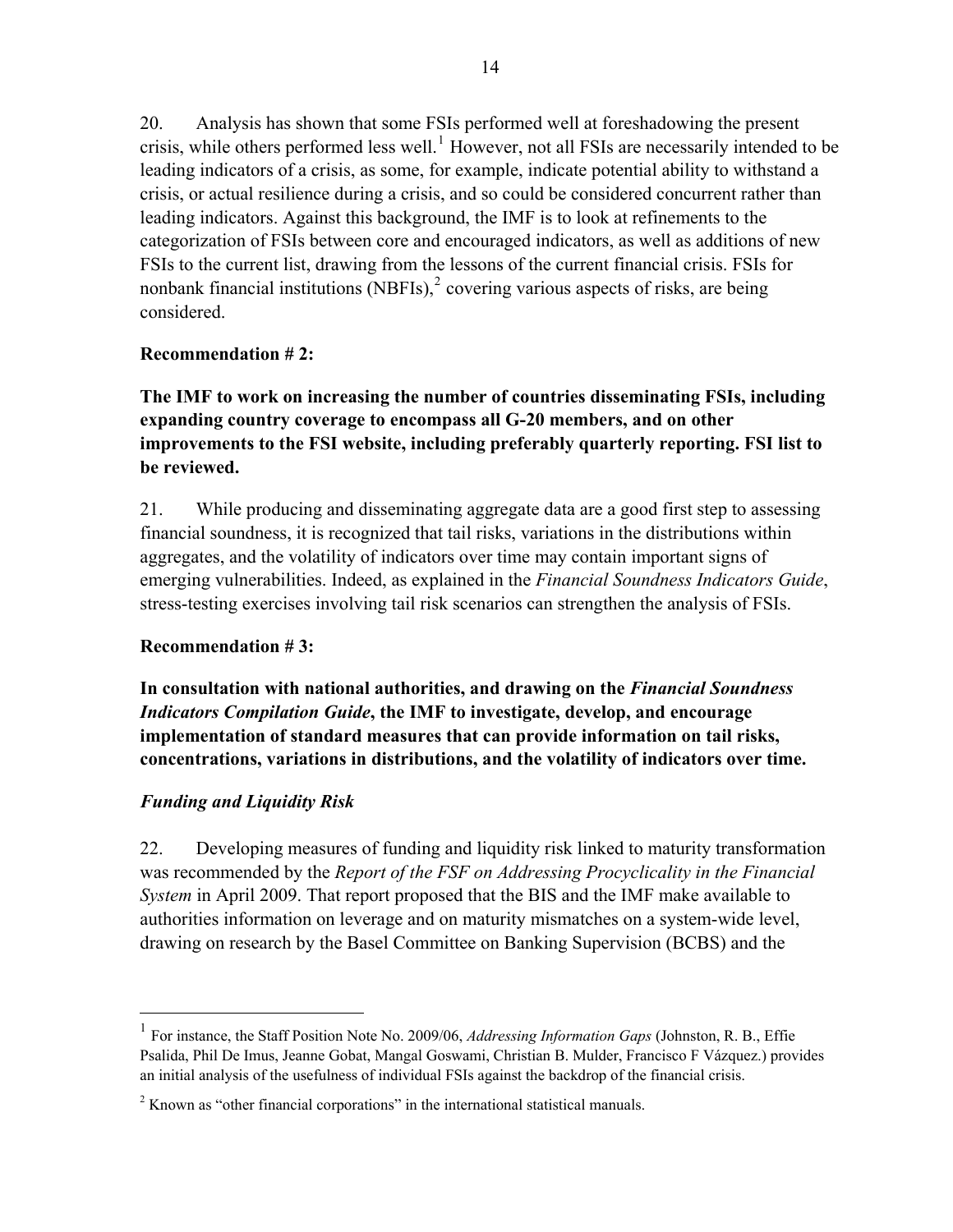CGFS. Work in this area is of interest both to supervisors and to those involved more broadly in financial stability policy.

# **Recommendation # 4:**

**Further investigation of the measures of system-wide macroprudential risk to be undertaken by the international community. As a first step, the BIS and the IMF should complete their work on developing measures of aggregate leverage and maturity mismatches in the financial system, drawing on inputs from the CGFS and the BCBS.** 

# <span id="page-14-0"></span>*Credit Transfer Instruments*

23. One clear lacuna in the crisis was the lack of information on credit transfer activity, namely with regard to useful, timely information about where the risks lay and their scale.

# *Credit Risk Transfer Instruments*

24. The lack of transparency and limited coverage of statistical information regarding over-the-counter (OTC) derivatives markets, particularly credit default swaps (CDS), disguised key elements of an important risk transfer channel within the financial system. A Working Group of the CGFS has looked at ways to enhance the existing collection of OTC credit default swap data through the BIS.

25. Also, the BIS, in close cooperation with central banks, is undertaking further work looking both at the information from Depository Trust and Clearing Corporation (DTCC)'s trade warehouse to see if more could be gleaned about the microstructure of the market for credit default swaps and at data from the BIS consolidated international banking statistics (IBS) on an "ultimate risk"<sup>[3](#page-14-1)</sup> basis to see how to reconcile banks' cross-border exposures related to CDS and the CDS statistics. The newly formed "OTC Derivatives Regulators Forum<sup>"[4](#page-14-2)</sup> is also looking at CDS transparency.

# **Recommendation # 5:**

# **The CGFS and the BIS to undertake further work in close cooperation with central banks and regulators on the coverage of statistics on the credit default swap markets for the purpose of improving understanding of risk transfers within this market.**

# *Structured Products*

 $\overline{a}$ 

26. The crisis demonstrated that not enough was known about the risk exposures of key institutions to the instruments and asset classes at the core of the crisis.

<span id="page-14-1"></span> $3$  The criterion for claims on an ultimate risk basis is the residency of the ultimate obligor or guarantor.

<span id="page-14-2"></span><sup>&</sup>lt;sup>4</sup> This international forum of regulators of OTC derivatives markets was established in September 2009.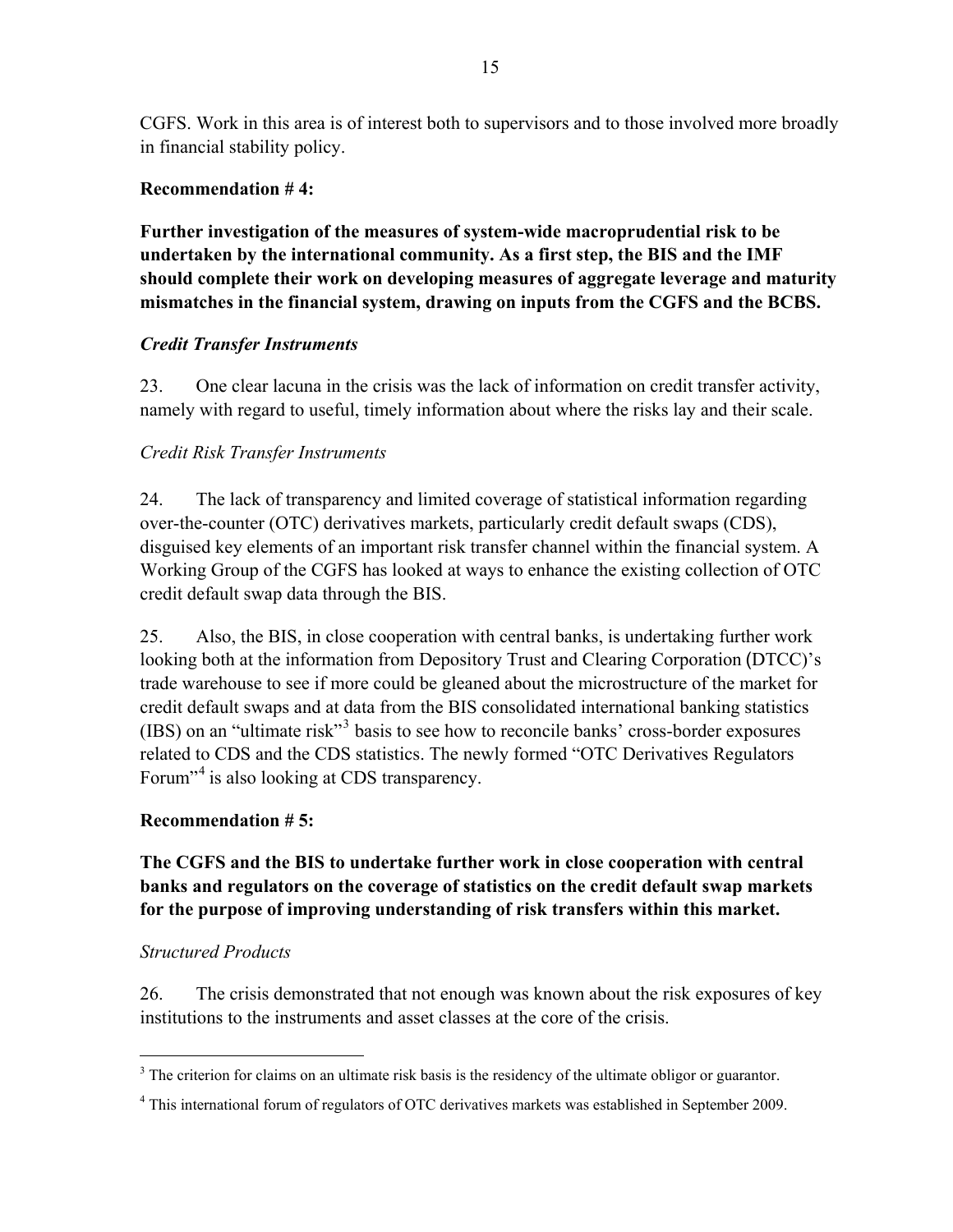27. Many of the recommendations in the FSF's April 2008 *Report on Enhancing Market and Institutional Resilience* for improved disclosure of exposures to complex assets and instruments found their way into published financial statements. The International Accounting Standards Board (IASB) and the US Financial Accounting Standards Board (FASB) have set forth enhancements to required risk disclosures for financial activities, including for complex financial instruments. Also, through Pillar 3 of the Basel II capital framework, the BCBS has set forth improvements to banks' disclosures of their risk profiles, particularly in relation to complex capital market and securitization activities. While these disclosure enhancements are welcome it is important for risk disclosures to continue to be sufficiently informative and relevant to investors and market participants as to the overall exposures of these institutions to troubled asset classes based on the market conditions at the time of the disclosure  $<sup>5</sup>$  $<sup>5</sup>$  $<sup>5</sup>$ </sup>

28. Also, the BCBS and the European Commission are establishing a set of clear and detailed standards in terms of what analysis a bank must conduct prior to investing in a securitization exposure, and the appropriate level of monitoring it would have to undertake for its securitization positions. These standards will be complemented by corresponding disclosure requirements for originating banks (and/or rating agencies) in order to facilitate investing banks' analysis.

29. The International Organization of Securities Commissions (IOSCO) Task Force on Unregulated Markets and Products has recently set forth recommendations for better informing and protecting investors by requiring greater disclosure by issuers, including initial and ongoing information about underlying asset pool performance.

# **Recommendation # 6:**

**Securities market regulators working through IOSCO to further investigate the disclosure requirements for complex structured products, including public disclosure requirements for financial reporting purposes, and make recommendations for additional improvements if necessary, taking account of work by supervisors and other relevant bodies.**

#### *Securities and Securitization*

 $\overline{a}$ 

30. A number of initiatives are underway to improve aggregate information availability on securities markets and on securitization.

<span id="page-15-0"></span><sup>&</sup>lt;sup>5</sup> In this respect, the FSF recommended in 2008 that investors, industry representatives and auditors should develop principles that should form the basis for useful risk disclosures. Also, the FSF recommended that investors, industry representatives and auditors should meet together, on a semi-annual basis, to discuss the key risks faced by the financial sector and to identify the types of risk disclosures that would be most relevant and useful to investors at that time.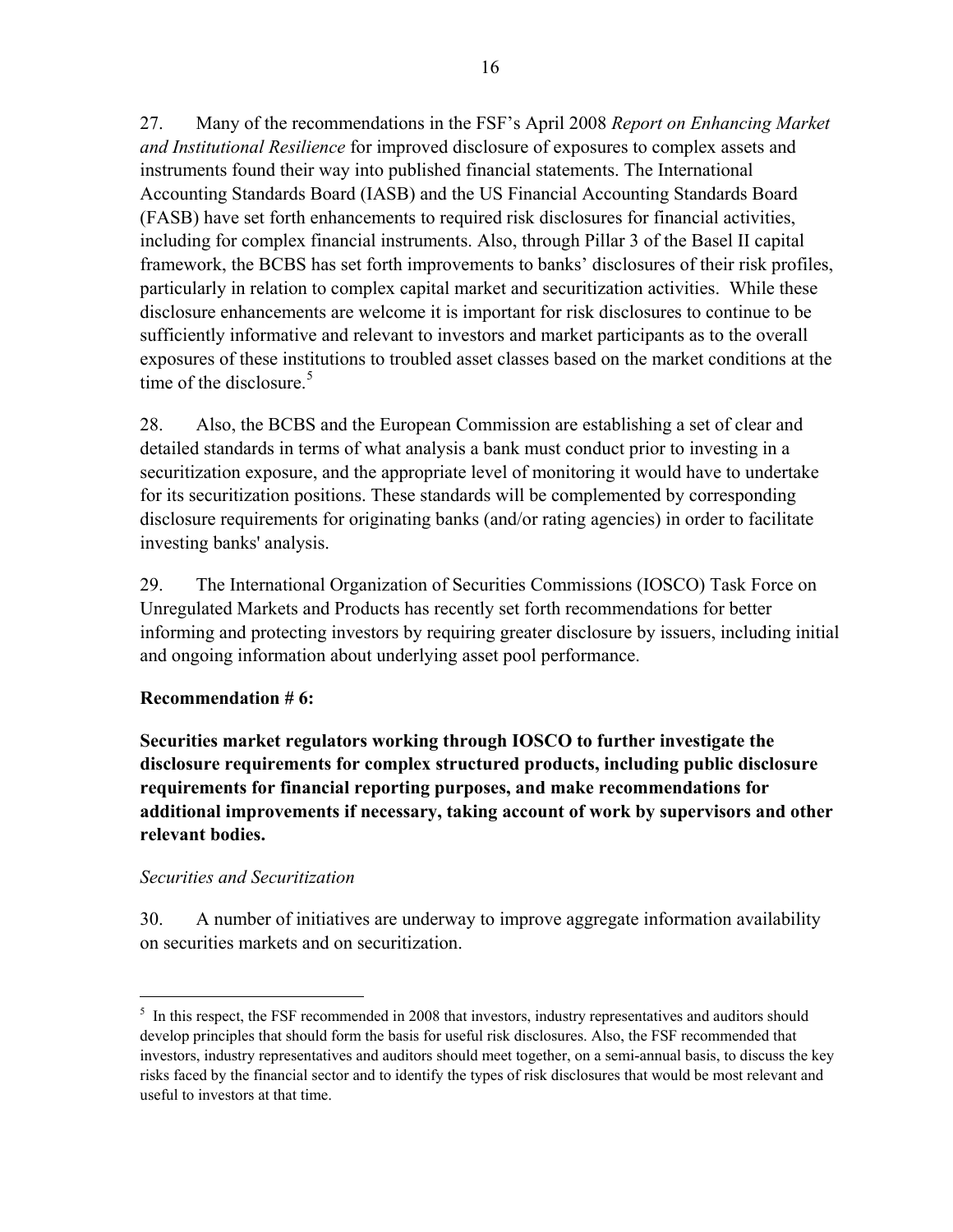- Work on monitoring securitization is being undertaken by statisticians, principally within the Working Group on Securities Databases (WGSD), chaired by the IMF.
- The *Handbook on Securities Statistics* (*Handbook*)*,* jointly published by the BIS, the ECB and the IMF in May 2009, initially focused on statistics for debt securities issuance, with securitization receiving special attention. The second phase of the work focuses on debt security holding statistics. There is a need for the WGSD to communicate the requirements and data format as specified in the recently released first part of the *Handbook.*
- The BIS, supported by the CGFS and the ECB, has a project to improve its published domestic and international securities statistics for major national economies, including the G-20 economies, on the basis of the conceptual framework set out in the *Handbook*.
- The OECD's Working Party on Financial Statistics is also working on securitization, in particular on so-called off-balance sheet securitization.
- The ECB published at end-January 2009 a new ECB Regulation concerning assets and liabilities of Financial Vehicle Corporations (FVCs) engaged in securitization transactions and will publish related statistics from end-2010 onwards.
- The European Securitization Forum<sup>[6](#page-16-0)</sup> has also recently announced the publication of a new and much expanded Securitization Data Report that consolidates relevant aggregated European and US data for the securitization markets.

31. Coordination among international agencies is needed to avoid duplication of work for national agencies. Further, there may be a need to consider reporting of qualitative aspects of securitized transactions, for example by monitoring in a systemic manner the structure of the complex transactions in a standardized format.

# **Recommendation # 7:**

 $\overline{a}$ 

**Central banks and, where relevant, statistical offices, particularly those of the G-20 economies, to participate in the BIS data collection on securities and contribute to the further development of the BIS-ECB-IMF** *Handbook***. The WGSD to develop and implement a communications strategy for the** *Handbook***.** 

<span id="page-16-0"></span><sup>&</sup>lt;sup>6</sup> The European Securitization Forum (ESF) is an affiliate of the Securities Industry and Financial Markets Association (SIFMA) and is a forum for the European securitization industry.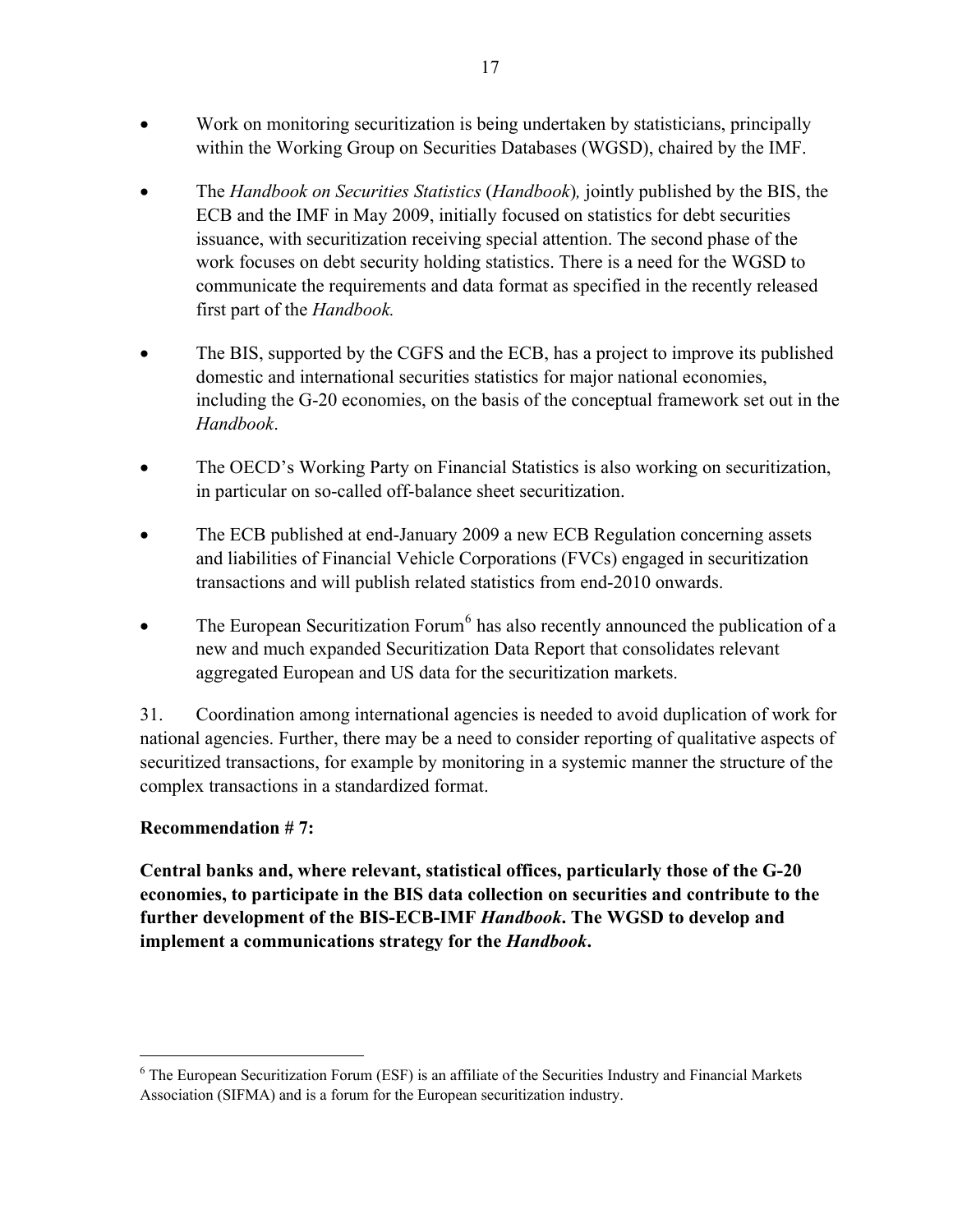# <span id="page-17-0"></span>**International Network Connections**

32. The need to improve understanding of international financial network connections was a very clear message from the consultations made for the preparation of this report, including the users' conference organized by the FSB and the IMF in July 2009. Addressing this issue requires coordination at the international level, drawing on the work of central banks, national statistical institutes, and supervisory authorities.

# <span id="page-17-1"></span>*Systemically Important Global Financial Institutions*

33. A key lesson of this crisis has been that the interconnectedness of systemically important financial institutions has significant implications for global and domestic financial stability. More needs to be done to monitor these interconnections and to assess their implications in order to improve the understanding, and enable a closer monitoring, of the allocation of risks internationally. This has two aspects.

34. First, losses experienced by a relatively small number of institutions, together with their cross-border linkages within and across national markets, were important factors in the persistence and the rapid spillover of the crisis. For those analyzing global stability, an understanding of the global network linkages and risk exposures is essential for an assessment of emerging vulnerabilities. For those responsible for financial stability at the national (or regional e.g., European Union) level, it is essential to know how their respective domestically headquartered financial institutions, and markets, are linked both domestically and to these important global institutions.

35. Second, despite improvements in home-host arrangements, serious questions have been raised by financial stability experts about the adequacy of information sharing on financial institutions that have local offices but are headquartered abroad. These questions can sometimes be addressed at a regional level within established frameworks, such as the specific provisions in the European Union's Capital Requirement Directive. Further, the supervisory colleges established for a number of large global financial institutions under the auspices of the FSB and others offer a channel for information sharing among supervisors. However, there is a need to consider further ways to achieve adequate exchange of information with host supervisors that are not members of the colleges without imposing unnecessary burdens on the college process. Another area to be explored is improved information sharing with non-supervisory central banks.

36. Measures to identify the network exposures among systemically important global financial institutions, and with respect to national markets, through a framework of consistent reporting, would address both of these considerations. The development of common reporting templates for use across countries (and regions) would permit aggregation at the national level and cross-institutional and country comparison. If sufficiently granular, it would facilitate measurement of concentration, (including "crowded trades") and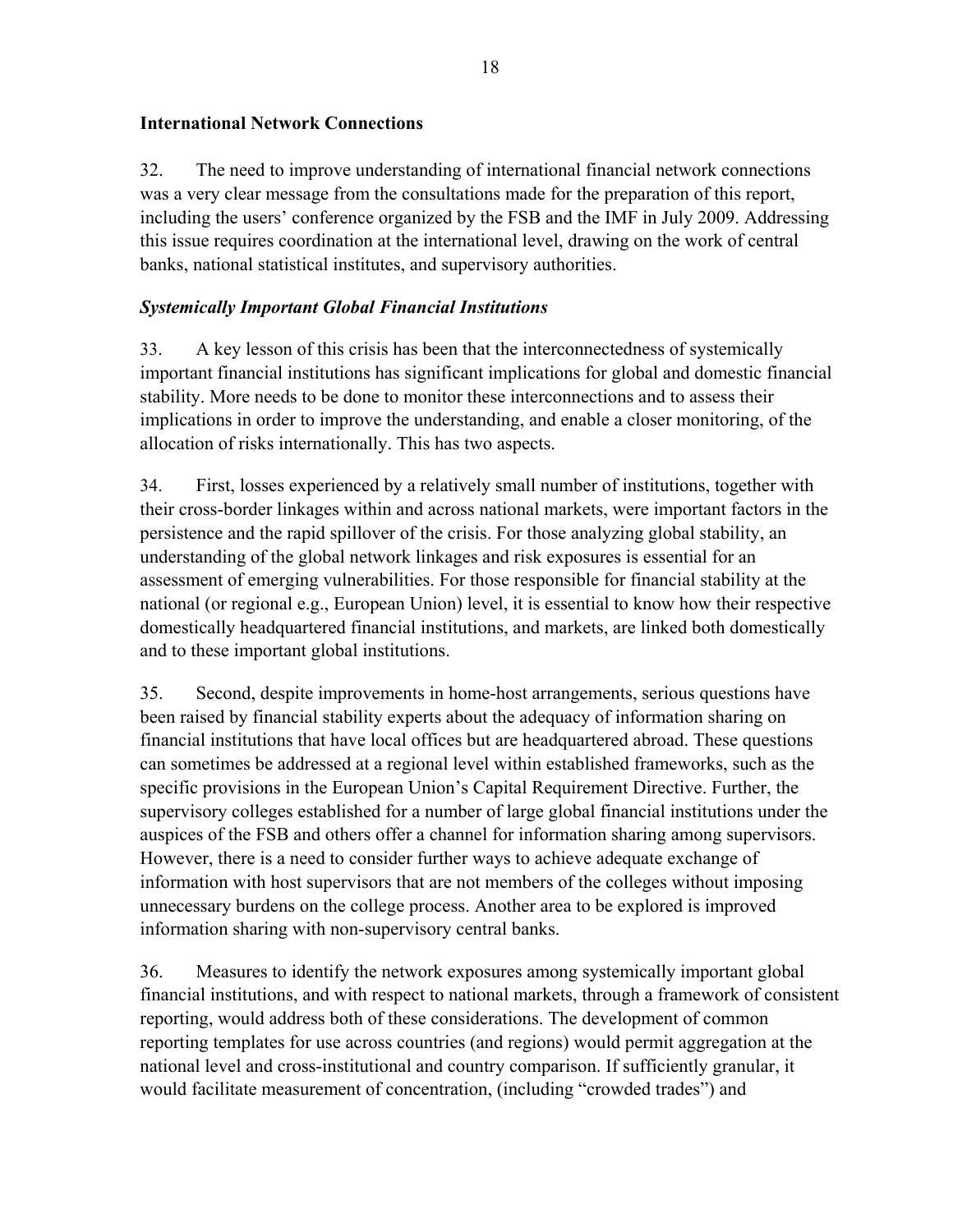identification of network links. In such work, it would be important to recognize the complex structure of these institutions, and take account of evolving supervisory reporting needs.<sup>7</sup> Ideally, the information should cover the exposures represented by their trading book, their loan book, and their funding risks, both on- and off- balance sheets. Putting in place such a framework would need to address confidentiality issues and legal restrictions on the sharing of information faced by some national supervisors. Implementing such a framework would require establishing criteria for the identification of institutions that are particularly important for systemic stability, which is the subject of ongoing work arising from another request of the G-20 $<sup>8</sup>$ </sup>

37. An international body could be best suited to compile and aggregate the national data at the global level. The availability of frequent and timely aggregate data on the cross-border activities of systemically important financial institutions would support the monitoring of global financial stability, given for example, the lags in availability of the comprehensive BIS IBS.

38. In making this proposal, it is recognized that there is a need to liaise and consult with the appropriate national (and regional) agencies. Success in this area requires high-level support—in particular in the countries and regions that are homes to the majority of the systemically important global financial institutions—as well as the necessary resources and ongoing cooperation. To complement this work public disclosure could be strengthened, accompanied by strengthening consistency in financial accounting standards and moves toward more standardized reporting among G-20 countries.

# **Recommendation # 8:**

<u>.</u>

**The FSB to investigate the possibility of improved collection and sharing of information on linkages between individual financial institutions, including through supervisory college arrangements and the information exchange being considered for crisis management planning. This work must take due account of the important confidentiality and legal issues that are raised, and existing information sharing arrangements among supervisors.** 

 $<sup>7</sup>$  The development of the template would require expertise from supervisory as well as statistical experts. The</sup> latter will have to address the methodology to be used for consolidation, as in the case of the IMF FSI, and the BIS consolidated IBS.

<sup>&</sup>lt;sup>8</sup> See "Guidance to Assess the Systemic Importance of Financial Institutions, Markets and Instruments: Initial Considerations" IMF/BIS/FSB, forthcoming. The paper emphasizes that the assessment methods should involve a high degree of judgment and that the guidelines should be sufficiently flexible to apply to a broad range of countries and circumstances.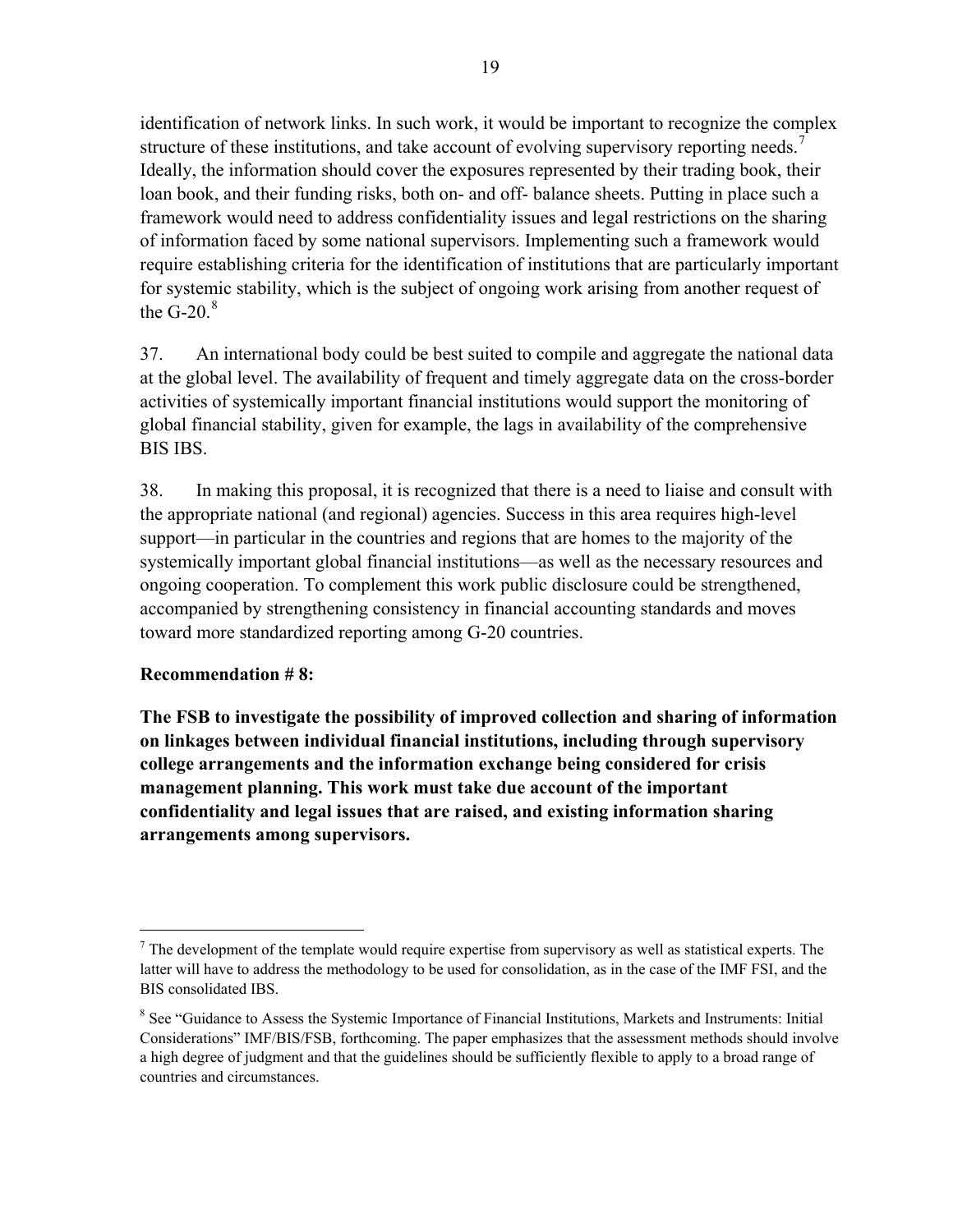#### **Recommendation # 9:**

**The FSB, in close consultation with the IMF, to convene relevant central banks, national supervisors, and other international financial institutions to develop by end-2010 a common draft template for systemically important global financial institutions for the purpose of better understanding the exposures of these institutions to different financial sectors and national markets. This work should be undertaken in concert with related work on the systemic importance of financial institutions. Widespread consultation would be needed, and due account taken of confidentiality rules, before any reporting framework can be implemented.** 

# <span id="page-19-0"></span>*International Banking Statistics (IBS) and the Coordinated Portfolio Investment Survey (CPIS)*

39. The long-established BIS's IBS provide from-whom-to-whom data on international banking flows on an aggregated basis on a quarterly frequency, while the IMF's CPIS provide similar information for portfolio investment (debt and equity) positions on an annual frequency. These surveys provide a wealth of information on cross-country financial linkages, and include many important financial centers. However, there are significant reporting lags. These surveys could be strengthened both in terms of country coverage, the data series they cover, and, for the CPIS data, frequency and timeliness. The growing importance of nonbank financial institutions also suggests the need for their separate sectoral identification in the BIS's IBS data, while information on funding patterns in the international financial system would support "crowded trade" analysis. Consultations on enhancements should take place in the CGFS and the BOPCOM.

40. In developing a new template for systemically important global financial institutions, account should be taken of the series covered and accounting rules in the IBS and the CPIS to avoid duplication of effort.

#### **Recommendation # 10:**

**All G-20 economies are encouraged to participate in the IMF's CPIS and in the BIS's IBS. The IMF and the BIS are encouraged to continue their work to improve the coverage of significant financial centers in the CPIS and IBS, respectively.** 

#### **Recommendation # 11:**

**The BIS and the CGFS to consider, amongst other improvements, the separate identification of nonbank financial institutions in the consolidated banking data, as well as information required to track funding patterns in the international financial system. The IMF, in consultation with the BOPCOM, to strive to enhance the frequency and timeliness of the CPIS data, and consider other possible enhancements, such as the institutional sector of the foreign debtor.**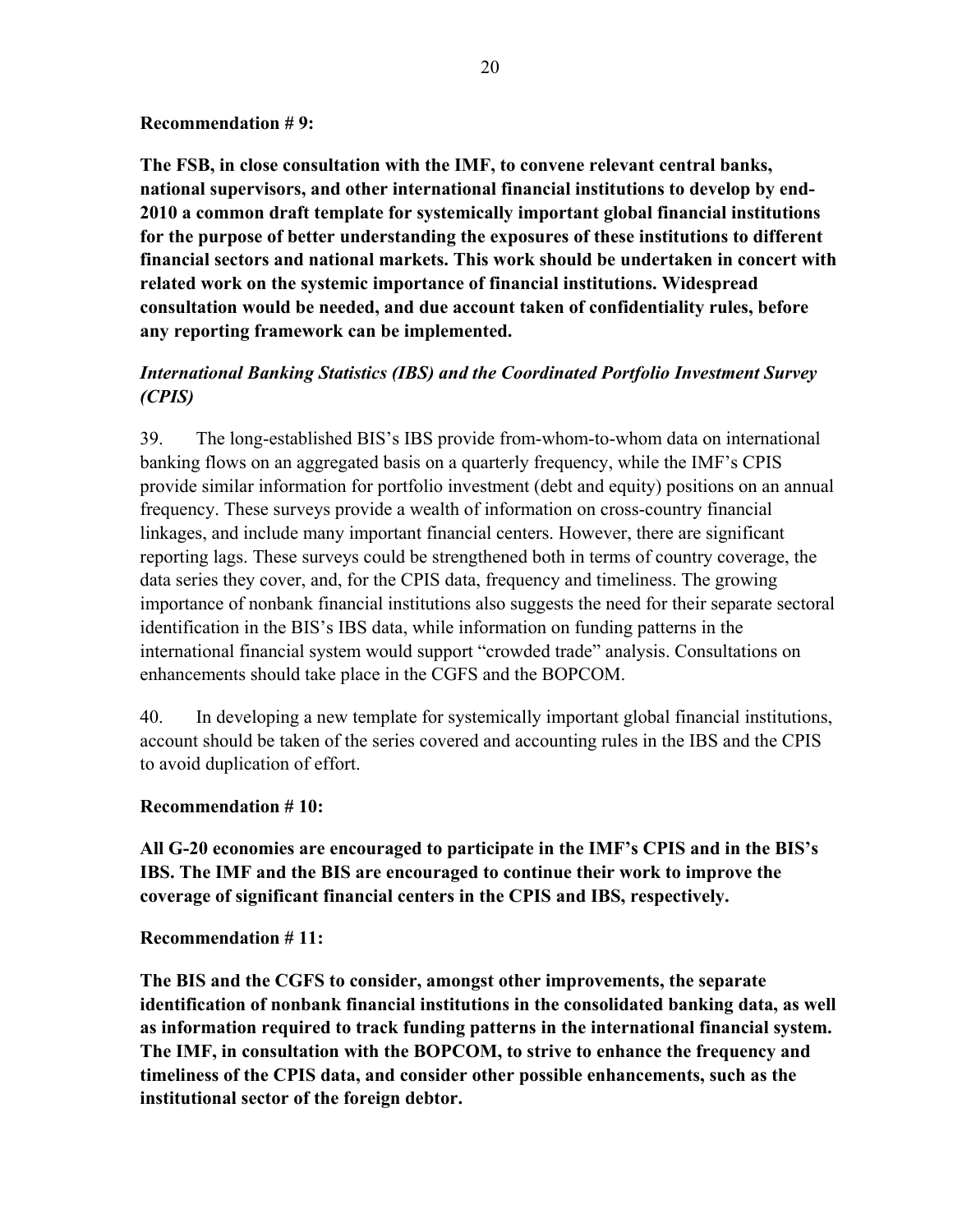# <span id="page-20-0"></span>*International Investment Position (IIP) data*

41. The IIP is an important data source for understanding the linkages between the domestic economy and the rest of the world. The number of countries reporting this dataset to the IMF has increased sharply over the past decade, but with just over 100 reporting countries coverage is still incomplete. Frequency and timeliness of reporting lags that of the transactions data in the balance of payments.

42. The crisis has increased attention on important vulnerabilities on both sides of the external position. For a number of economies, international assets turned out to be a source of weaknesses, such as arising from the quality of assets held. Further work on compiling data on countries' gross external assets would be a major step forward, following the increased focus on liabilities over the past decade. This work can be linked to that of improving from-whom-to-whom exposures. External debt remained a source of vulnerability, particularly in terms of liquidity risk.

43. The recently internationally agreed *Balance of Payments and International Investment Position Manual,* sixth edition (*BPM6*), will help address some of the data deficiencies regarding the IIP. *BPM6* provides a more detailed sectoral breakdown, including identification of the non-bank financial institutions; standardized reporting for the currency composition of international assets and liabilities; information on the impairment of crossborder loans; and supplementary (voluntary) detail on the remaining maturity of international assets and debt liabilities, so supporting liquidity analysis.

# **Recommendation # 12:**

# **The IMF to continue to work with countries to increase the number of IIP reporting countries, as well as the quarterly reporting of IIP data. The** *BPM6* **enhancements to the IIP should be adopted by G-20 economies as soon as feasible.**

44. The crisis has highlighted the lack of data on cross-border exposures of nonfinancial corporates. "Onshore" corporates, both financial and nonfinancial, used offshore entities to raise finance and provide implicit guarantees, and this was unknown to policy makers. In some emerging markets, authorities were unaware of significant corporate exposure to exchange rate derivative products because these were booked outside of their jurisdictions. For instance, small and medium firms that were highly concentrated in exporting businesses in some instances acquired foreign exchange exposures through derivatives contracts booked on foreign markets. Data deficiencies were mostly in relation to cross-border transactions.

45. While some guidance exists to identify such cross-border exposures—such as the "ultimate risk" measures of the BIS's consolidated IBS data and as set out in the TFFS's *Guide on External Debt Statistics,* and Table 6.4 in the *Financial Soundness Indicators Guide* to identify derivative exposures—a more comprehensive approach is needed. Work in this area will need to address the methodological and practical issues of handling the concept of consolidation and the definition of corporate groups. This is a new initiative.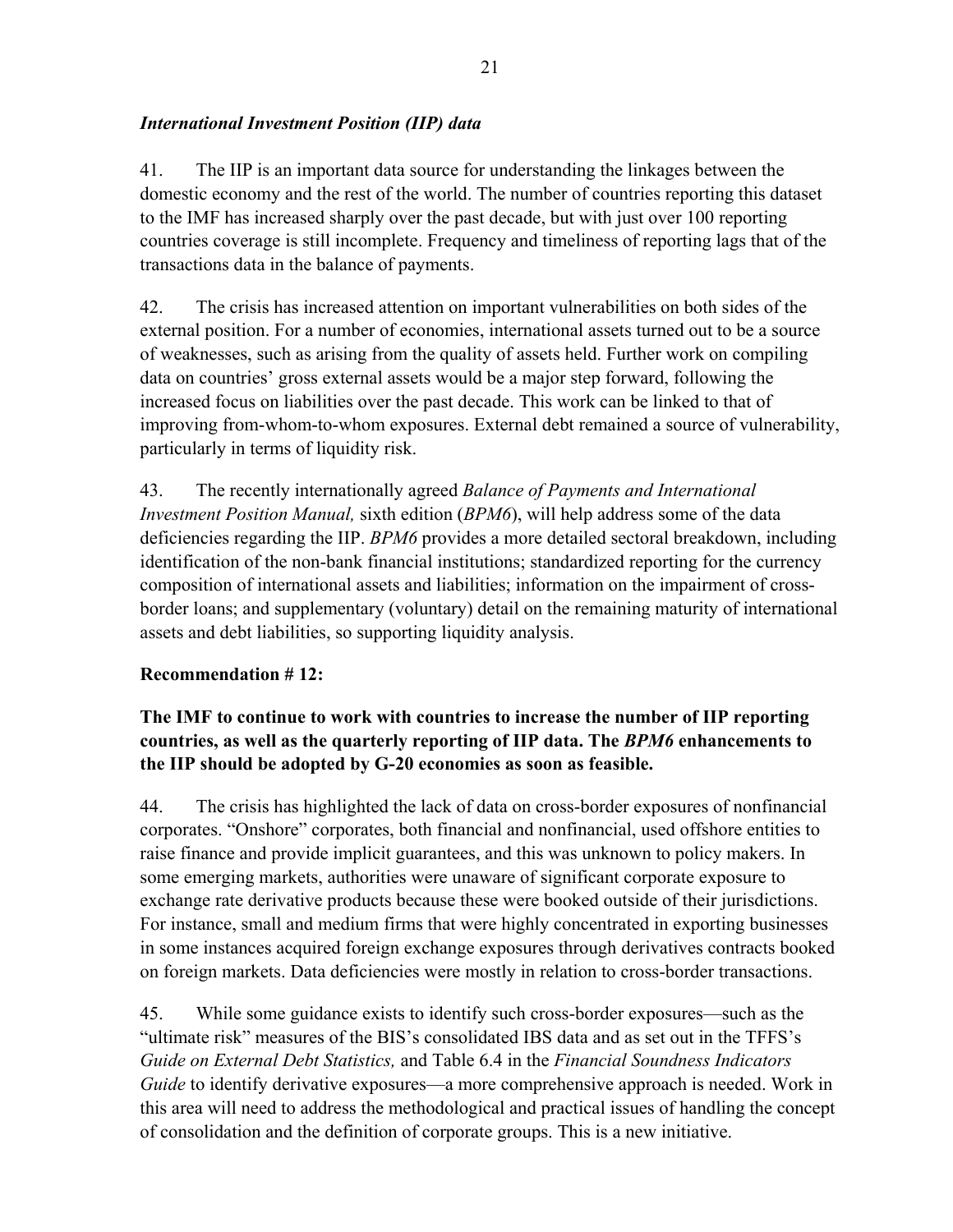#### **Recommendation # 13:**

# **The IAG to investigate the issue of monitoring and measuring cross-border, including foreign exchange derivative, exposures of nonfinancial, and financial, corporations with the intention of promoting reporting guidance and the dissemination of data.**

#### <span id="page-21-0"></span>*Cross-border Activities of Nonbank Financial Institutions (NBFIs)*

46. In October 1998, the G-22 report on transparency and accountability recommended that "a working party comprising private sector representatives, international groups, and national authorities be formed as soon as possible to examine the modalities of compiling and publishing data on the international exposures of investment banks, hedge funds, and other institutional investors." This recommendation reflected the growing significance of such investors in international markets. The intention was to model this collection on the BIS's IBS, but it was not taken forward.

47. The importance of monitoring the activities (stocks and flows) of NBFIs has again arisen in the ongoing crisis. Indeed, the scope of these institutions has widened in the context of the so-called "shadow banking system." This concept is broadly defined as financial intermediation by institutions, markets, and products outside of the banking sector and traditional securities markets: nonbank financial institutions (including off-balance sheet vehicles), financial products, such as asset backed securities, and markets, such as repo markets.

48. There are various data sources on nonbank financial institutions, including the OECD's data on institutional investors (life and non-life insurance companies, pension funds and investment funds), and the ECB's enhanced data collection on investment funds, including hedge funds. Also, there are a number of recommendations in this report that would strengthen coverage of NBFIs within existing initiatives. Further, there are other key stakeholders, such as, but not limited to, the International Association of Insurance Supervisors, and commercial data suppliers.

49. Current work to expand the regulatory perimeter will result in reporting requirements on unregulated financial entities. This should eventually provide a basis for improved data on NBFIs.

# **Recommendation # 14:**

**The IAG, consulting with the FSB, to revisit the recommendation of the G-22 to examine the feasibility of developing a standardized template covering the international exposures of large NBFIs, drawing on the experience with the BIS's IBS data, other existing and prospective data sources, and consulting with relevant stakeholders.**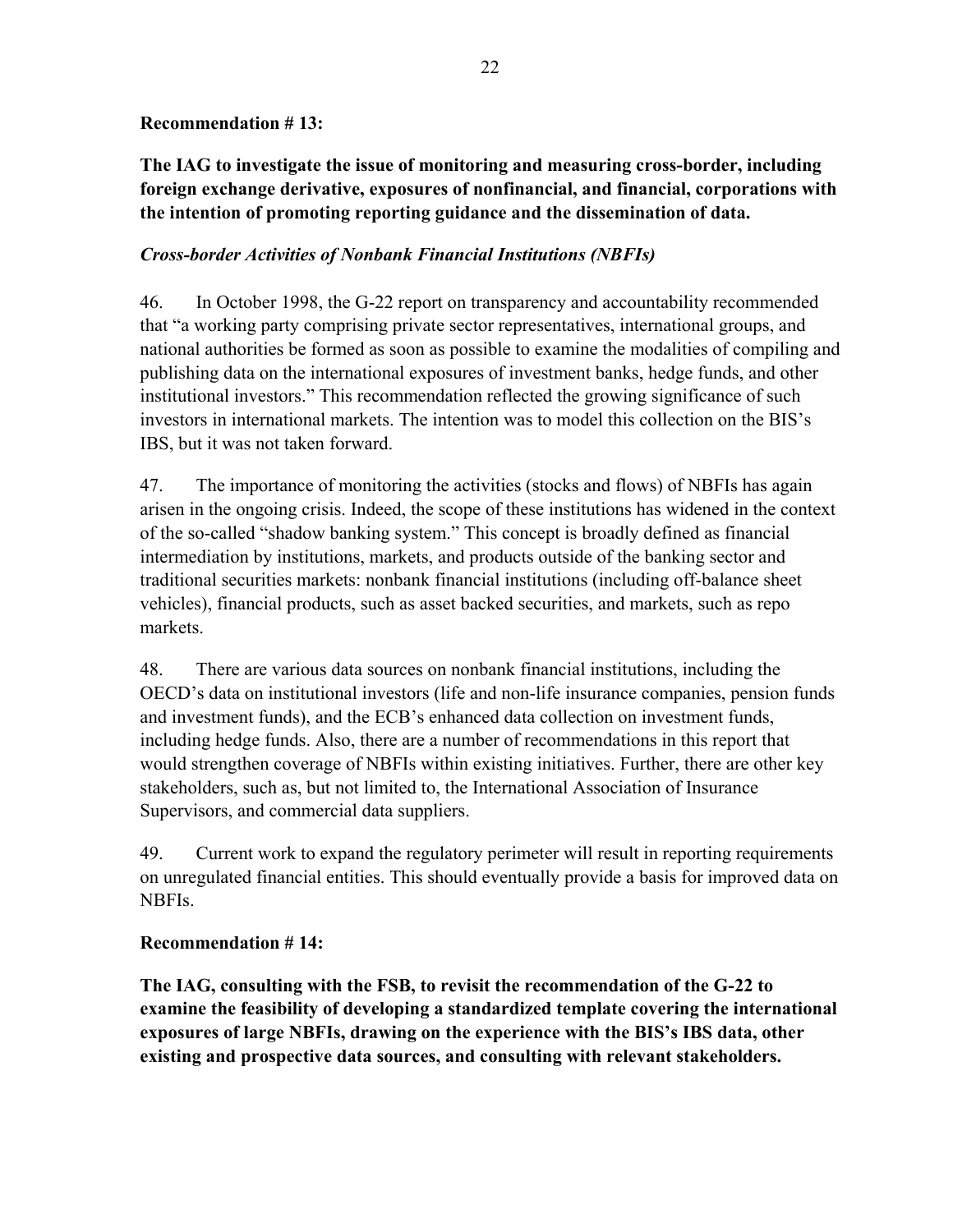# <span id="page-22-0"></span>**Sectoral and Other Financial and Economic Datasets**

50. The crisis has revealed weaknesses in the availability of some sectoral and other financial and economic datasets. Many of the actions that need to be taken to improve data availability lie at the national level. However, the international agencies can do more to promote and advise on the relevance of these datasets, and seek synergies with national statistical offices and central banks in closing the data gaps.

# <span id="page-22-1"></span>*Sectoral Data*

51. The importance of sectoral data, including from-whom-to-whom information, has been highlighted by the crisis. Indeed, the ongoing crisis provides the context for new thinking about how to measure vulnerabilities in the nonfinancial sectors that might feed back onto the financial system, and vice versa. Empirical analysis is crucial to addressing how household and nonfinancial firms' financial positions affect borrower delinquencies and defaults and thereby, ultimately, the balance sheet position of financial institutions. In this regard, improved data on disposable income and savings, and indebtedness of the household sector are also needed.

52. The increased availability of sectoral financial accounts and balance sheets would advance the analysis of the systemic risks and vulnerabilities, and the interrelationship between the real sector accounts and the financial accounts. The Balance Sheet Approach (BSA) provides additional focus on vulnerabilities arising from the maturity (liquidity), currency (domestic/foreign), and capital (leverage) structure of key financial sectors.

53. Linking data on financial flows within the economy—as is contained in countries' flow of funds accounts—with data on expenditures on goods and services and factors of production—as is contained in the national accounts—is important for studying financial and real sector linkages. Being able to link expenditure and production categories in the national accounts with financial flows in the flow of funds accounts would facilitate understanding of whether and how expenditure and production decisions are restrained by disruptions in credit markets. However, due to the complexities of the statistical work, it is not an exercise that appears to have been widely performed.

54. An additional data challenge is presented by entities that fall outside the regulatory perimeter, and that may not disclose information on their exposures and operations in a sufficiently granular manner to allow assessments of their systemic relevance. An expansion and refinement in flow of funds data to cover financial entities that fall outside the regulatory perimeter, and in the "shadow banking system," could help track the relevance of such entities in the overall flows of funds in the economy, and hence to alert authorities to situations where more intensive monitoring may be required. The OECD's work on developing data sources on institutional investors, referred to above, is important in this regard.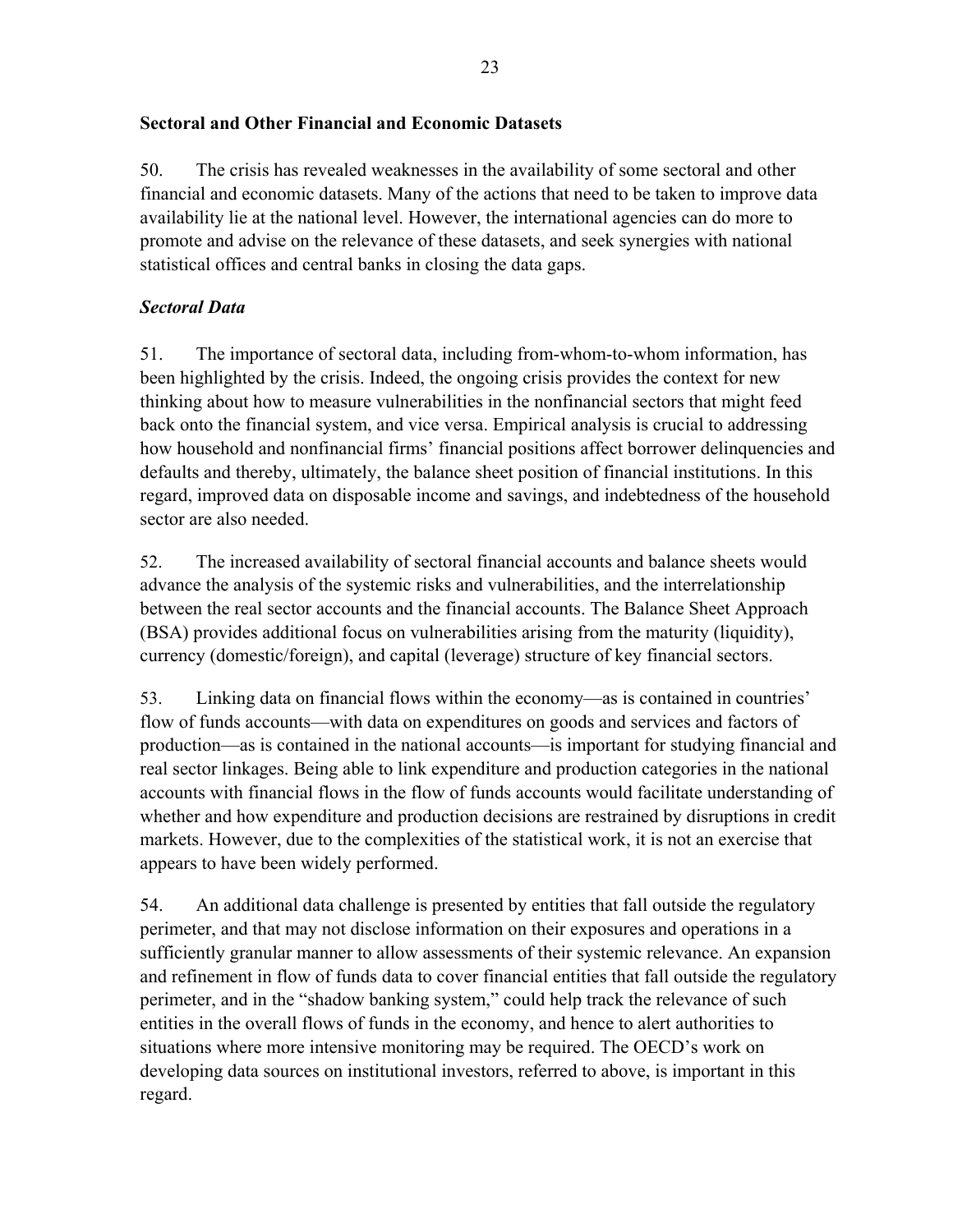55. These initiatives tie in with the ongoing work on the *SNA* implementation programs, which are coordinated through the Inter-Secretariat Working Group on National Accounts (ISWGNA), and the work of the IMF to promote Standardized Report Forms for monetary and financial statistics, and include improving timeliness, frequency, and country coverage.

# **Recommendation # 15:**

**The IAG, which includes all agencies represented in the ISWGNA, to develop a strategy to promote the compilation and dissemination of the BSA, flow of funds, and sectoral data more generally, starting with the G-20 economies. Data on NBFIs should be a particular priority. The experience of the ECB and Eurostat within Europe[9](#page-23-1) and the OECD should be drawn upon. In the medium term, including more sectoral balance sheet data in the data categories of the Special Data Dissemination Standard could be considered.** 

56. As suggested above, in analyzing sectoral data to assess risks, aggregate ratios can be misleading because they do not capture developments in the tails of distributions. Averages need to be complemented by distributional information. This requires linking national accounts concepts with micro-economic concepts of income and wealth and merging macroand micro-datasets. This is also a central conclusion of the report by the Commission for the Measurement of Economic Performance and Social Progress ('Stiglitz-Sen Commission') put in place by the President of France. The OECD has committed to initiate work to follow up on several recommendations emerging from the Commission's report.

# **Recommendation # 16:**

 $\overline{a}$ 

**As the recommended improvements to data sources and categories are implemented, statistical experts to seek to compile distributional information (such as ranges and quartile information) alongside aggregate figures, wherever this is relevant. The IAG is encouraged to promote production and dissemination of these data in a frequent and timely manner. The OECD is encouraged to continue its efforts to link national accounts data with distributional information.** 

# <span id="page-23-0"></span>*Government Finance Statistics (GFS)*

57. The fiscal stimulus and financial system support measures introduced by many national authorities in the recent crisis have led to substantial increases in fiscal deficits and government debt, which in some cases are hard to measure. Over time macroeconomic policy will be greatly complicated if there is not full understanding of the size of a country's fiscal position. GFS will therefore likely be of a higher profile than for many years past. Work has

<span id="page-23-1"></span><sup>&</sup>lt;sup>9</sup> The ECB and Eurostat have developed integrated financial and nonfinancial accounts for all institutional sectors of the Euro area in line with international standards. These data are published quarterly.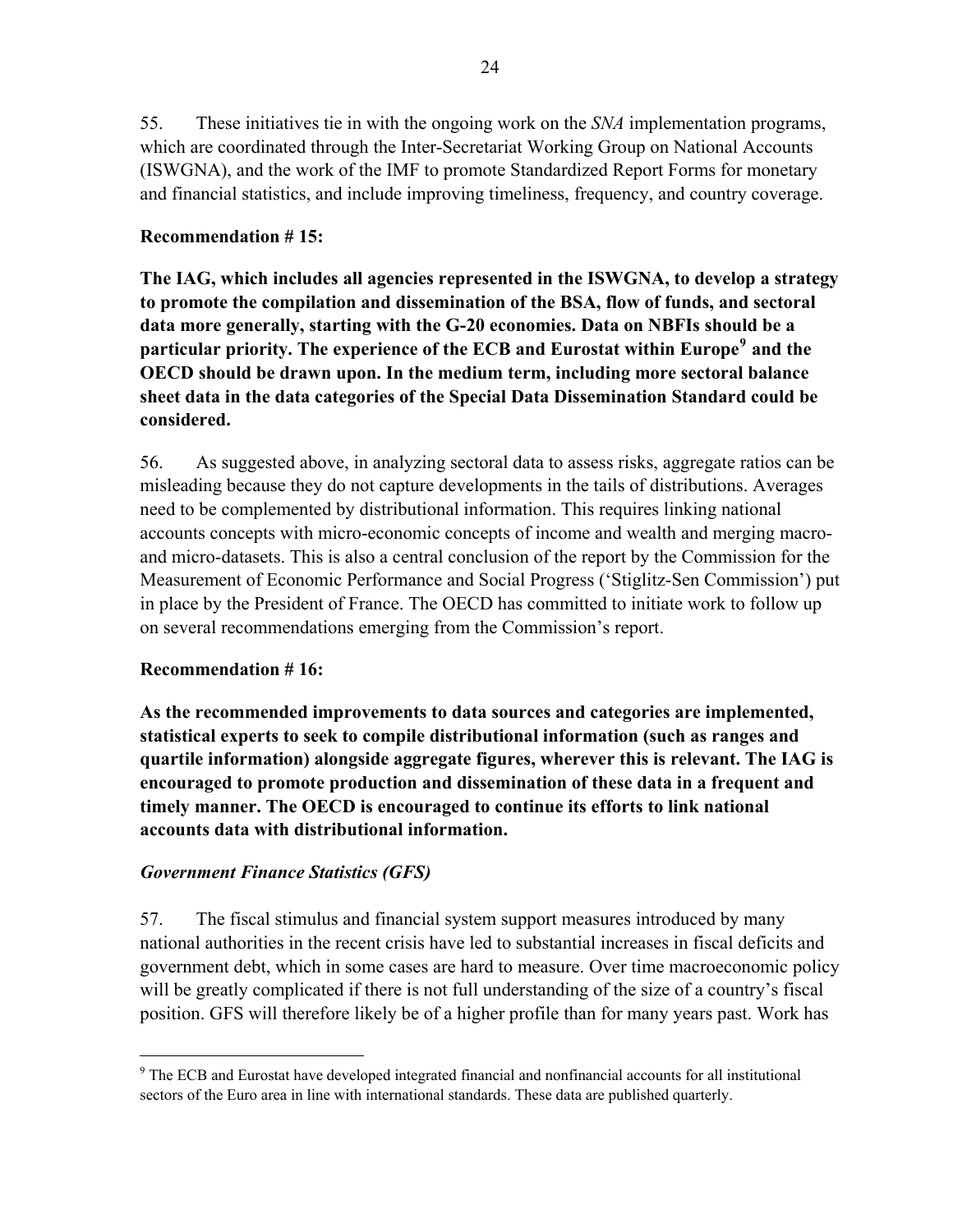been underway in the IMF to promote the reporting of general government data on a standardized basis using the methodology of the *Government Finance Statistics Manual 2001*. 10 The crisis has further highlighted data gaps and problems in the comparability of government finance data, with wide differences in coverage and definitions in national fiscal data, particularly for balance sheet items. Further, the frequency and timeliness of harmonized fiscal data are insufficient to monitor trends in many cases.

58. The World Bank, in cooperation with the TFFS, is creating an internet-based database on general government and public sector debt statistics ("public sector debt database") to promote the availability of such data and to enhance international comparability. Better data on the maturity profile and classification (such as currency and holder) is needed. The IMF, in cooperation with the TFFS, is preparing a guide to the compilation and use of public sector debt statistics to support work by countries to improve the availability of data.

# **Recommendation # 17:**

**The IMF to promote timely and cross-country standardized and comparable government finance data based on the accepted international standard, the** *Government Finance Statistics Manual 2001***.**

# **Recommendation # 18:**

**The World Bank, in coordination with the IMF, and consulting with the TFFS, to launch the public sector debt database in 2010.** 

# <span id="page-24-0"></span>*Property Markets*

 $\overline{a}$ 

59. Data on the stock of dwellings, the associated price levels and their changes over time are critical ingredients for understanding household wealth, its evolution over time, and for the vulnerability of households' financial position. Similar information on commercial property is relevant not just for monitoring the wealth of the corporate sector, but also for financial stability more generally, given that commercial property accounts for a significant share of collateralized lending for many banks. Where data exist, their international comparability is limited.

60. Work is underway to produce a handbook on real estate price indices, led by Eurostat under the auspices of the Inter-Secretariat Working Group on Price Statistics (UNECE, ILO, IMF, OECD, World Bank, and Eurostat) that over time could help improve cross-country comparability. Further, the BIS and its member central banks have collected a large number of real estate price indicators from various countries around the world.

<sup>10</sup> The *GFSM 2001* is subject to revision in accordance with 2008 *SNA*.